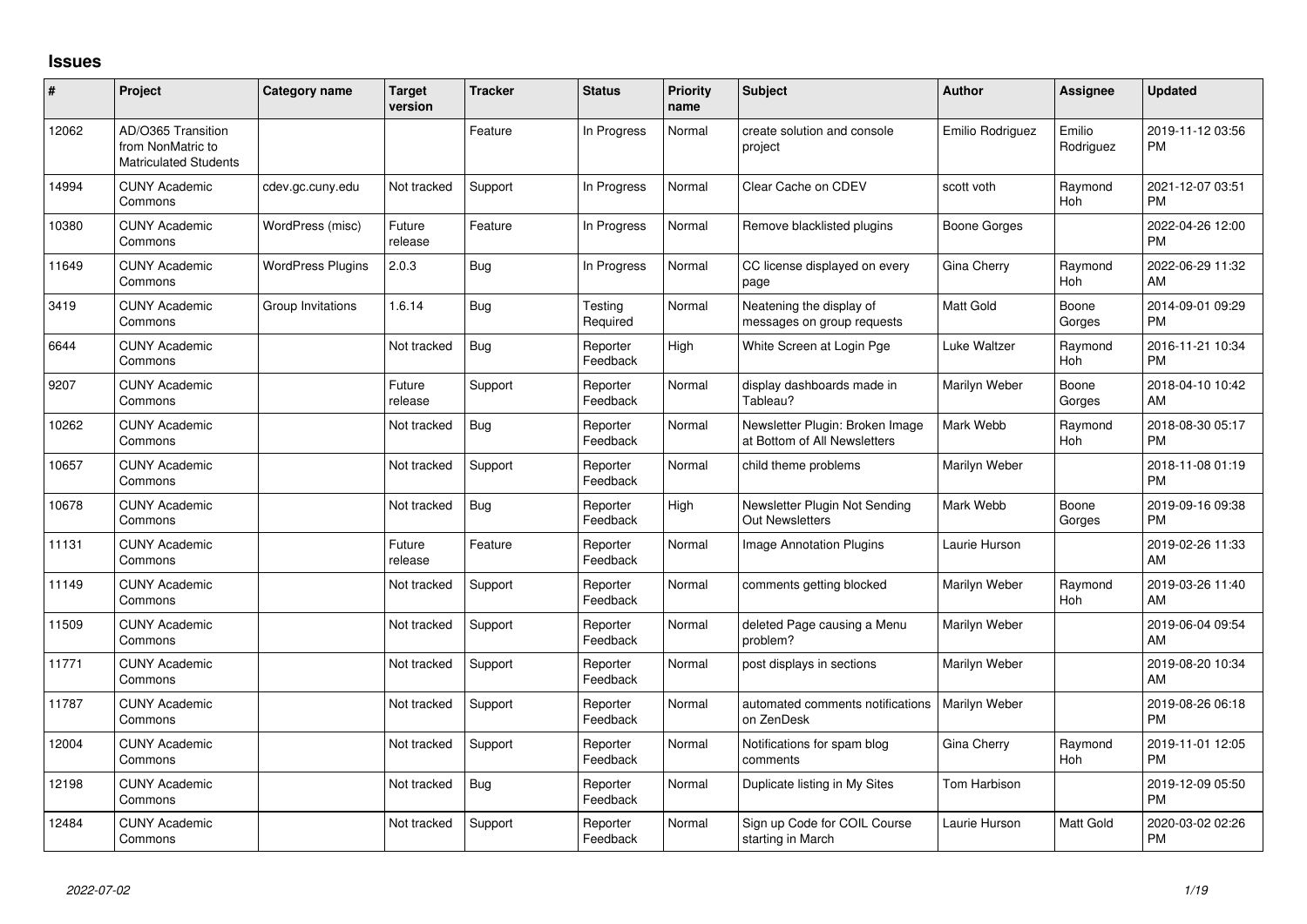| #     | Project                         | <b>Category name</b> | <b>Target</b><br>version | <b>Tracker</b> | <b>Status</b>        | <b>Priority</b><br>name | <b>Subject</b>                                                    | <b>Author</b>           | <b>Assignee</b> | <b>Updated</b>                |
|-------|---------------------------------|----------------------|--------------------------|----------------|----------------------|-------------------------|-------------------------------------------------------------------|-------------------------|-----------------|-------------------------------|
| 13034 | <b>CUNY Academic</b><br>Commons |                      | Not tracked              | Support        | Reporter<br>Feedback | Normal                  | a site is asking people to join the<br>Commons to get a download  | Marilyn Weber           |                 | 2020-07-12 07:23<br>AM        |
| 13255 | <b>CUNY Academic</b><br>Commons |                      | Not tracked              | Support        | Reporter<br>Feedback | Normal                  | Accessibility problems                                            | Marilyn Weber           |                 | 2020-09-01 05:48<br><b>PM</b> |
| 14398 | <b>CUNY Academic</b><br>Commons |                      | Not tracked              | Support        | Reporter<br>Feedback | Normal                  | Events plug-in notification problem                               | Marilyn Weber           |                 | 2021-05-11 11:21<br>AM        |
| 14504 | <b>CUNY Academic</b><br>Commons |                      | Not tracked              | Publicity      | Reporter<br>Feedback | Normal                  | Adding showcases to home page<br>menu                             | Laurie Hurson           | Boone<br>Gorges | 2022-01-19 03:26<br><b>PM</b> |
| 14538 | <b>CUNY Academic</b><br>Commons |                      | Not tracked              | Support        | Reporter<br>Feedback | Normal                  | <b>Weebly To Commons</b>                                          | Laurie Hurson           |                 | 2021-09-14 10:47<br>AM        |
| 14629 | <b>CUNY Academic</b><br>Commons |                      | Not tracked              | Bug            | Reporter<br>Feedback | Normal                  | Possible Post Order Bug?                                          | <b>Syelle Graves</b>    |                 | 2021-09-14 10:47<br>AM        |
| 14784 | <b>CUNY Academic</b><br>Commons |                      |                          | Support        | Reporter<br>Feedback | Normal                  | User report of logo problem when<br>using Customizer theme        | Marilyn Weber           |                 | 2021-09-17 10:25<br>AM        |
| 14842 | <b>CUNY Academic</b><br>Commons |                      | Not tracked              | Support        | Reporter<br>Feedback | Normal                  | Question about widgets and block<br>editor                        | Gina Cherry             |                 | 2021-10-06 03:01<br><b>PM</b> |
| 14900 | <b>CUNY Academic</b><br>Commons |                      | Not tracked              | Support        | Reporter<br>Feedback | Normal                  | previous theme?                                                   | Marilyn Weber           |                 | 2021-10-25 10:31<br>AM        |
| 15169 | <b>CUNY Academic</b><br>Commons |                      | 2.0.3                    | Support        | Reporter<br>Feedback | Normal                  | new Prelude website zipfiles for<br>custom theme and other files. | Marilyn Weber           |                 | 2022-06-29 11:32<br>AM        |
| 15176 | <b>CUNY Academic</b><br>Commons |                      | Not tracked              | Support        | Reporter<br>Feedback | Normal                  | Archiving Q Writing & Old<br>Wordpress Sites on the Commons       | Laurie Hurson           |                 | 2022-02-08 10:28<br>AM        |
| 15260 | <b>CUNY Academic</b><br>Commons |                      |                          | Support        | Reporter<br>Feedback | Normal                  | Diacritical markings   European<br><b>Stages</b>                  | Marilyn Weber           |                 | 2022-02-04 08:16<br>AM        |
| 15370 | <b>CUNY Academic</b><br>Commons |                      |                          | Support        | Reporter<br>Feedback | Normal                  | All-in-One Event Calendar?                                        | Marilyn Weber           |                 | 2022-02-17 11:03<br>AM        |
| 15613 | <b>CUNY Academic</b><br>Commons |                      | 2.0.3                    | Feature        | Reporter<br>Feedback | Normal                  | Adding "Passster" plugin                                          | Laurie Hurson           |                 | 2022-06-29 11:32<br>AM        |
| 15655 | <b>CUNY Academic</b><br>Commons |                      | 2.0.3                    | Support        | Reporter<br>Feedback | Normal                  | Event Aggregator plugin?                                          | Marilyn Weber           |                 | 2022-06-29 11:32<br>AM        |
| 15923 | <b>CUNY Academic</b><br>Commons |                      | Not tracked              | Feature        | Reporter<br>Feedback | Normal                  | <b>Bellows Plugin Adjustments</b>                                 | Laurie Hurson           |                 | 2022-04-20 10:10<br>AM        |
| 16099 | <b>CUNY Academic</b><br>Commons |                      |                          | Support        | Reporter<br>Feedback | Normal                  | request for Newsletter Glue                                       | Marilyn Weber           |                 | 2022-05-13 12:14<br><b>PM</b> |
| 16110 | <b>CUNY Academic</b><br>Commons |                      |                          | Support        | Reporter<br>Feedback | Normal                  | remove Creative Commons<br>license from pages?                    | Marilyn Weber           | Raymond<br>Hoh  | 2022-05-17 06:11<br><b>PM</b> |
| 16290 | <b>CUNY Academic</b><br>Commons |                      |                          | Feature        | Reporter<br>Feedback | Normal                  | Add Table Of Contents Block<br>plug-in                            | Raffi<br>Khatchadourian |                 | 2022-06-24 10:26<br>AM        |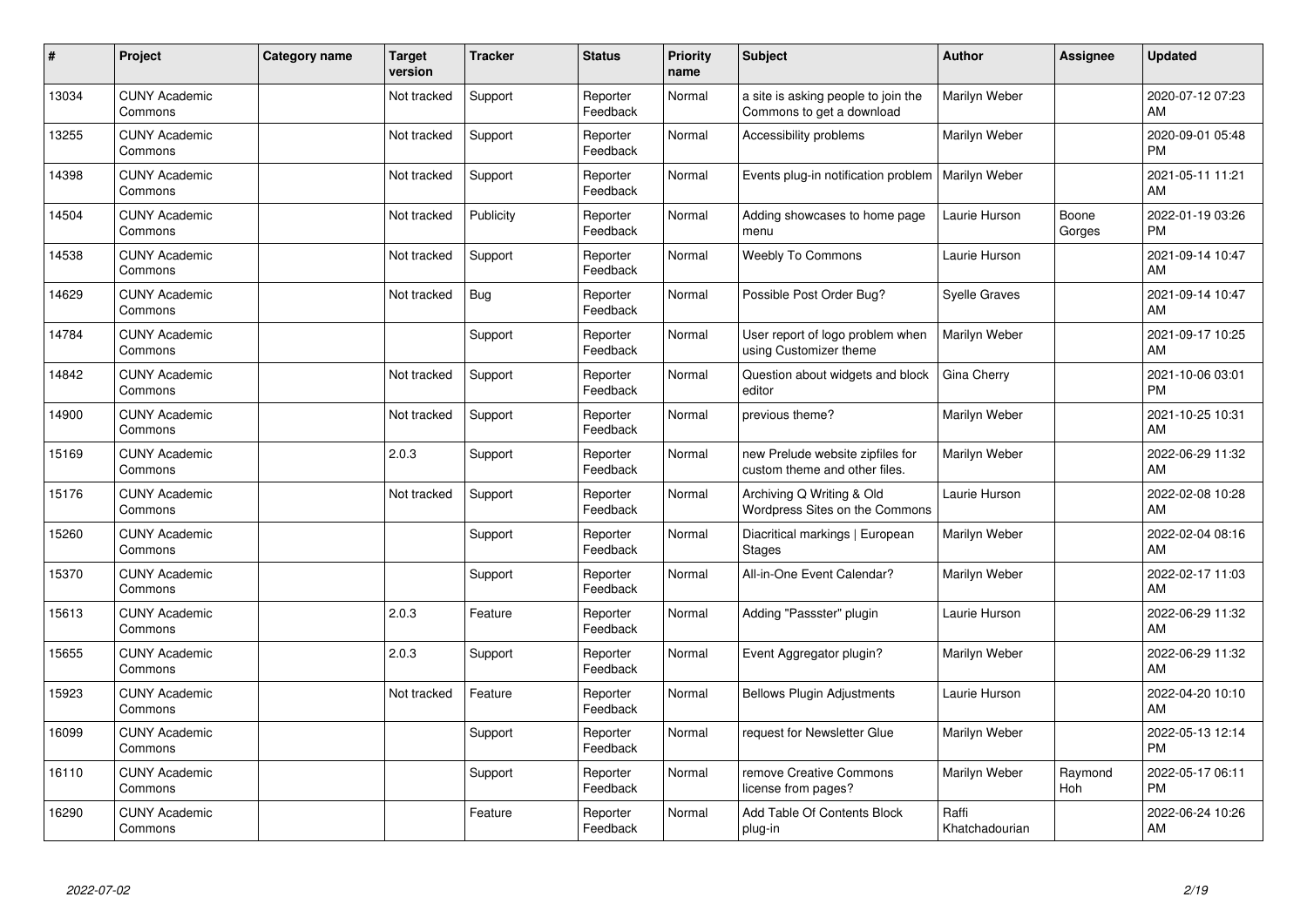| #     | Project                         | <b>Category name</b>       | Target<br>version | <b>Tracker</b> | <b>Status</b>        | <b>Priority</b><br>name | <b>Subject</b>                                                                                  | <b>Author</b>           | Assignee            | <b>Updated</b>                |
|-------|---------------------------------|----------------------------|-------------------|----------------|----------------------|-------------------------|-------------------------------------------------------------------------------------------------|-------------------------|---------------------|-------------------------------|
| 12350 | <b>CUNY Academic</b><br>Commons | Blogs (BuddyPress)         | Not tracked       | Support        | Reporter<br>Feedback | Normal                  | URL creation problem                                                                            | Marilyn Weber           |                     | 2020-02-03 11:27<br>AM        |
| 11556 | <b>CUNY Academic</b><br>Commons | Courses                    | Not tracked       | Bug            | Reporter<br>Feedback | Normal                  | Instructor name given in course<br>listing                                                      | Tom Harbison            |                     | 2019-06-25 04:12<br><b>PM</b> |
| 10982 | <b>CUNY Academic</b><br>Commons | Domain Mapping             | Not tracked       | Support        | Reporter<br>Feedback | Normal                  | <b>CNAME</b> question                                                                           | scott voth              |                     | 2019-01-22 04:29<br><b>PM</b> |
| 11493 | <b>CUNY Academic</b><br>Commons | Domain Mapping             | Not tracked       | Support        | Reporter<br>Feedback | Normal                  | Domain Mapping Request - Talia<br>Schaffer                                                      | scott voth              | <b>Matt Gold</b>    | 2019-08-06 08:39<br>AM        |
| 9979  | <b>CUNY Academic</b><br>Commons | <b>Email Notifications</b> | Not tracked       | Bug            | Reporter<br>Feedback | Normal                  | Reports of slow email activation<br>emails                                                      | <b>Matt Gold</b>        | Boone<br>Gorges     | 2018-08-29 09:40<br><b>PM</b> |
| 11971 | <b>CUNY Academic</b><br>Commons | <b>Email Notifications</b> | Future<br>release | <b>Bug</b>     | Reporter<br>Feedback | Low                     | Pictures obscured in emailed post<br>notifications                                              | <b>Marilyn Weber</b>    | Raymond<br>Hoh      | 2019-11-21 01:14<br><b>PM</b> |
| 11077 | <b>CUNY Academic</b><br>Commons | Events                     | Not tracked       | Feature        | Reporter<br>Feedback | Normal                  | Show event category description<br>in event list view                                           | Raffi<br>Khatchadourian |                     | 2019-02-12 10:38<br><b>PM</b> |
| 5317  | <b>CUNY Academic</b><br>Commons | Group Blogs                | Not tracked       | Bug            | Reporter<br>Feedback | Normal                  | Notifications of New Post Didn't<br>Come                                                        | Luke Waltzer            | Samantha<br>Raddatz | 2016-03-21 10:41<br><b>PM</b> |
| 13328 | <b>CUNY Academic</b><br>Commons | Group Forums               | Not tracked       | <b>Bug</b>     | Reporter<br>Feedback | Normal                  | cross-posting in two related<br>groups                                                          | Marilyn Weber           | Raymond<br>Hoh      | 2020-09-15 10:39<br><b>PM</b> |
| 1456  | <b>CUNY Academic</b><br>Commons | Group Invitations          | Future<br>release | Feature        | Reporter<br>Feedback | Low                     | Invite to Group Button from Profile<br>Field                                                    | <b>Matt Gold</b>        | Samantha<br>Raddatz | 2015-11-09 05:59<br><b>PM</b> |
| 1544  | <b>CUNY Academic</b><br>Commons | Groups (misc)              | Future<br>release | Feature        | Reporter<br>Feedback | Normal                  | Group Filtering and Sorting                                                                     | Matt Gold               | Chris Stein         | 2019-03-01 02:25<br><b>PM</b> |
| 7115  | <b>CUNY Academic</b><br>Commons | Groups (misc)              | Future<br>release | Feature        | Reporter<br>Feedback | Normal                  | make licensing info clear during<br>group creation                                              | <b>Matt Gold</b>        | Raymond<br>Hoh      | 2020-12-08 11:32<br>AM        |
| 12446 | <b>CUNY Academic</b><br>Commons | Groups (misc)              | Future<br>release | Feature        | Reporter<br>Feedback | Normal                  | Toggle default site to group forum<br>posting                                                   | Laurie Hurson           | Laurie Hurson       | 2020-03-10 11:57<br>AM        |
| 15242 | <b>CUNY Academic</b><br>Commons | Performance                | Not tracked       | Bug            | Reporter<br>Feedback | Normal                  | Slugist site                                                                                    | Raffi<br>Khatchadourian | Boone<br>Gorges     | 2022-02-07 11:14<br>AM        |
| 6014  | <b>CUNY Academic</b><br>Commons | Publicity                  | Future<br>release | Publicity      | Reporter<br>Feedback | Normal                  | Google search listing                                                                           | <b>Matt Gold</b>        | Boone<br>Gorges     | 2016-09-21 03:48<br><b>PM</b> |
| 11945 | <b>CUNY Academic</b><br>Commons | Reckoning                  | Future<br>release | Feature        | Reporter<br>Feedback | Normal                  | Add Comments bubble to<br>Reckoning views                                                       | <b>Boone Gorges</b>     | Boone<br>Gorges     | 2019-11-12 05:14<br><b>PM</b> |
| 10273 | <b>CUNY Academic</b><br>Commons | Registration               | Not tracked       | Support        | Reporter<br>Feedback | Normal                  | users combining CF and campus<br>address                                                        | Marilyn Weber           |                     | 2019-09-18 10:58<br>AM        |
| 13975 | <b>CUNY Academic</b><br>Commons | Social Paper               | Not tracked       | Support        | Reporter<br>Feedback | Normal                  | can't approve comments on Social<br>Paper paper                                                 | Marilyn Weber           |                     | 2021-02-12 09:33<br>AM        |
| 8675  | <b>CUNY Academic</b><br>Commons | <b>User Onboarding</b>     | Future<br>release | <b>Bug</b>     | Reporter<br>Feedback | Low                     | Add new User search screen calls<br>for the input of email address but<br>doesn't work with one | Paul Hebert             | Boone<br>Gorges     | 2017-10-11 11:17<br>AM        |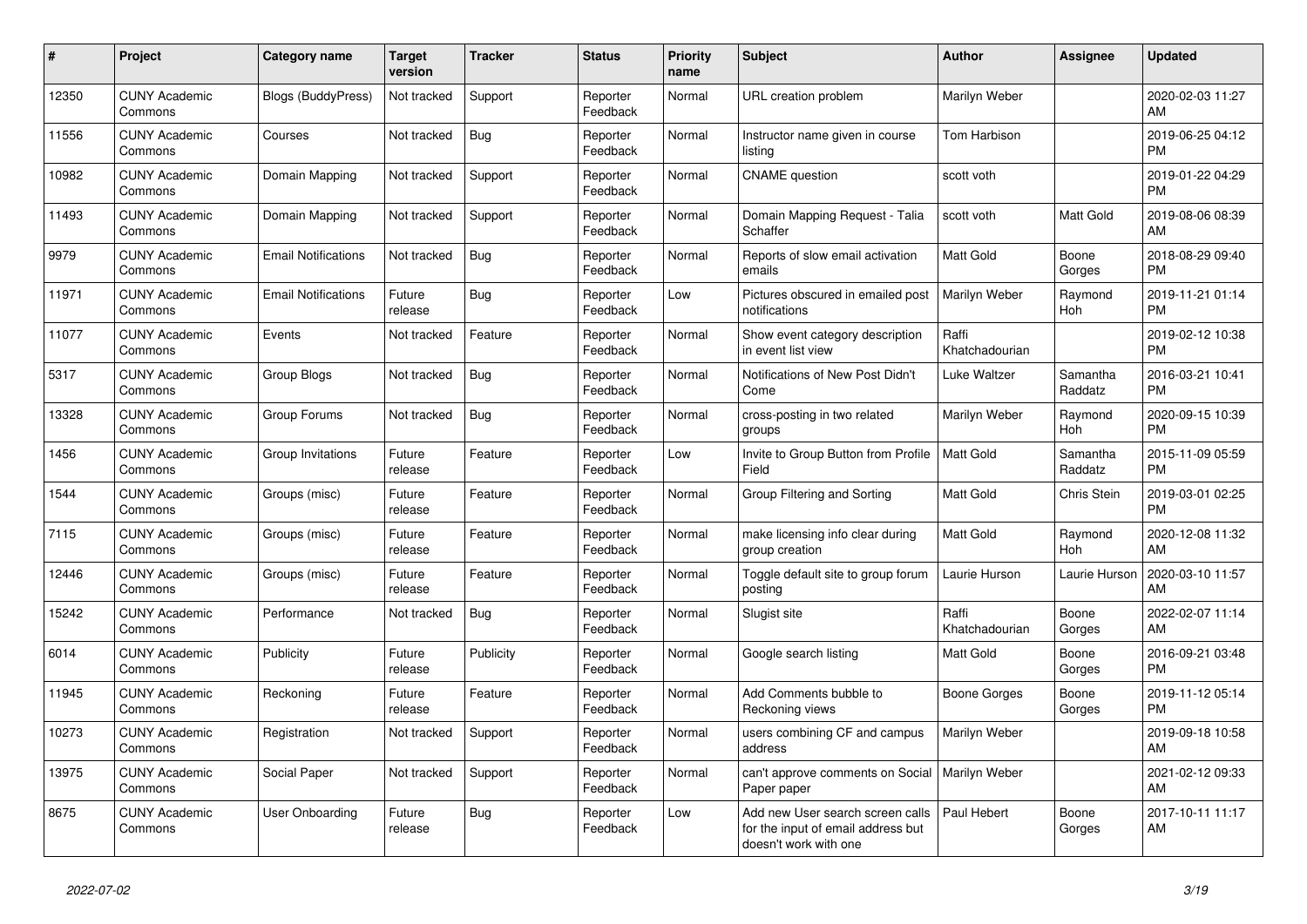| #     | Project                         | Category name            | <b>Target</b><br>version | <b>Tracker</b> | <b>Status</b>        | Priority<br>name | <b>Subject</b>                                                       | <b>Author</b>           | <b>Assignee</b>  | <b>Updated</b>                |
|-------|---------------------------------|--------------------------|--------------------------|----------------|----------------------|------------------|----------------------------------------------------------------------|-------------------------|------------------|-------------------------------|
| 11386 | <b>CUNY Academic</b><br>Commons | WordPress - Media        | Not tracked              | Support        | Reporter<br>Feedback | Normal           | disappearing images                                                  | scott voth              | Boone<br>Gorges  | 2019-05-14 10:32<br>AM        |
| 11449 | <b>CUNY Academic</b><br>Commons | WordPress - Media        | Not tracked              | Support        | Reporter<br>Feedback | Normal           | Cloning Media Library for JITP<br>from Staging to Production Site    | <b>Patrick DeDauw</b>   | Boone<br>Gorges  | 2019-05-13 12:00<br><b>PM</b> |
| 14483 | <b>CUNY Academic</b><br>Commons | WordPress - Media        | Not tracked              | Bug            | Reporter<br>Feedback | Normal           | <b>Wordpress PDF Embed Stopped</b><br>Working after JITP Media Clone | Patrick DeDauw          | Boone<br>Gorges  | 2021-05-20 01:51<br><b>PM</b> |
| 10040 | <b>CUNY Academic</b><br>Commons | WordPress (misc)         | Not tracked              | Bug            | Reporter<br>Feedback | Normal           | User doesn't see full list of themes                                 | <b>Matt Gold</b>        | Boone<br>Gorges  | 2018-07-25 10:12<br>AM        |
| 14074 | <b>CUNY Academic</b><br>Commons | WordPress (misc)         | Not tracked              | Support        | Reporter<br>Feedback | Normal           | page password protection problem                                     | Marilyn Weber           |                  | 2021-03-02 11:03<br>AM        |
| 14983 | <b>CUNY Academic</b><br>Commons | WordPress (misc)         | Not tracked              | Support        | Reporter<br>Feedback | Normal           | "Read More" tag not working                                          | Rebecca Krisel          | Raymond<br>Hoh   | 2021-11-23 01:17<br><b>PM</b> |
| 16245 | <b>CUNY Academic</b><br>Commons | WordPress (misc)         |                          | Bug            | Reporter<br>Feedback | Normal           | Save Button missing on<br><b>WordPress Profile page</b>              | scott voth              | Raymond<br>Hoh   | 2022-06-16 03:09<br><b>PM</b> |
| 5826  | <b>CUNY Academic</b><br>Commons | <b>WordPress Plugins</b> | Future<br>release        | Support        | Reporter<br>Feedback | Normal           | <b>Remove Subscription Options</b><br>plugin from directory          | Sarah Morgano           | Sarah<br>Morgano | 2016-10-21 04:14<br><b>PM</b> |
| 6356  | <b>CUNY Academic</b><br>Commons | <b>WordPress Plugins</b> | Future<br>release        | Bug            | Reporter<br>Feedback | Low              | Should Subscribe2 be<br>deprecated?                                  | Luke Waltzer            |                  | 2017-03-20 12:20<br><b>PM</b> |
| 9211  | <b>CUNY Academic</b><br>Commons | <b>WordPress Plugins</b> | Future<br>release        | Support        | Reporter<br>Feedback | Normal           | Auto-Role Setting in Forum Plugin<br>Causing Some Confusion          | Luke Waltzer            | Boone<br>Gorges  | 2018-03-13 11:44<br>AM        |
| 9289  | <b>CUNY Academic</b><br>Commons | <b>WordPress Plugins</b> | Future<br>release        | <b>Bug</b>     | Reporter<br>Feedback | Normal           | Email Users Plugin                                                   | Laurie Hurson           | Boone<br>Gorges  | 2018-10-24 12:34<br><b>PM</b> |
| 9515  | <b>CUNY Academic</b><br>Commons | <b>WordPress Plugins</b> | Not tracked              | Bug            | Reporter<br>Feedback | Normal           | Text to Speech plugin - "More<br>Slowly" checkbox not working        | scott voth              | Boone<br>Gorges  | 2018-06-13 02:26<br><b>PM</b> |
| 9947  | <b>CUNY Academic</b><br>Commons | <b>WordPress Plugins</b> | Future<br>release        | Feature        | Reporter<br>Feedback | Normal           | Install H5P quiz plugin                                              | Matt Gold               | Boone<br>Gorges  | 2018-09-11 11:01<br>AM        |
| 11120 | <b>CUNY Academic</b><br>Commons | <b>WordPress Plugins</b> | Not tracked              | Bug            | Reporter<br>Feedback | Normal           | Events Manager Events Not<br>Showing Up                              | Mark Webb               |                  | 2019-02-27 04:10<br><b>PM</b> |
| 11415 | <b>CUNY Academic</b><br>Commons | <b>WordPress Plugins</b> | Not tracked              | Bug            | Reporter<br>Feedback | Normal           | <b>Blog Subscriptions in Jetpack</b>                                 | Laurie Hurson           |                  | 2019-05-14 10:34<br>AM        |
| 11788 | <b>CUNY Academic</b><br>Commons | <b>WordPress Plugins</b> | Future<br>release        | Support        | Reporter<br>Feedback | Normal           | Plugin Request - Browse Aloud                                        | scott voth              |                  | 2019-09-24 08:42<br>AM        |
| 12121 | <b>CUNY Academic</b><br>Commons | <b>WordPress Plugins</b> | 2.0.3                    | Feature        | Reporter<br>Feedback | Normal           | Embedding H5P Iframes on<br><b>Commons Site</b>                      | Laurie Hurson           | Boone<br>Gorges  | 2022-06-29 11:32<br>AM        |
| 12741 | <b>CUNY Academic</b><br>Commons | <b>WordPress Plugins</b> | Not tracked              | Support        | Reporter<br>Feedback | Normal           | Tableau Public Viz Block                                             | Marilyn Weber           | Raymond<br>Hoh   | 2020-05-12 11:00<br>AM        |
| 15516 | <b>CUNY Academic</b><br>Commons | <b>WordPress Plugins</b> |                          | <b>Bug</b>     | Reporter<br>Feedback | Normal           | Can't publish or save draft of post<br>on wordpress.com              | Raffi<br>Khatchadourian | Raymond<br>Hoh   | 2022-03-02 05:52<br><b>PM</b> |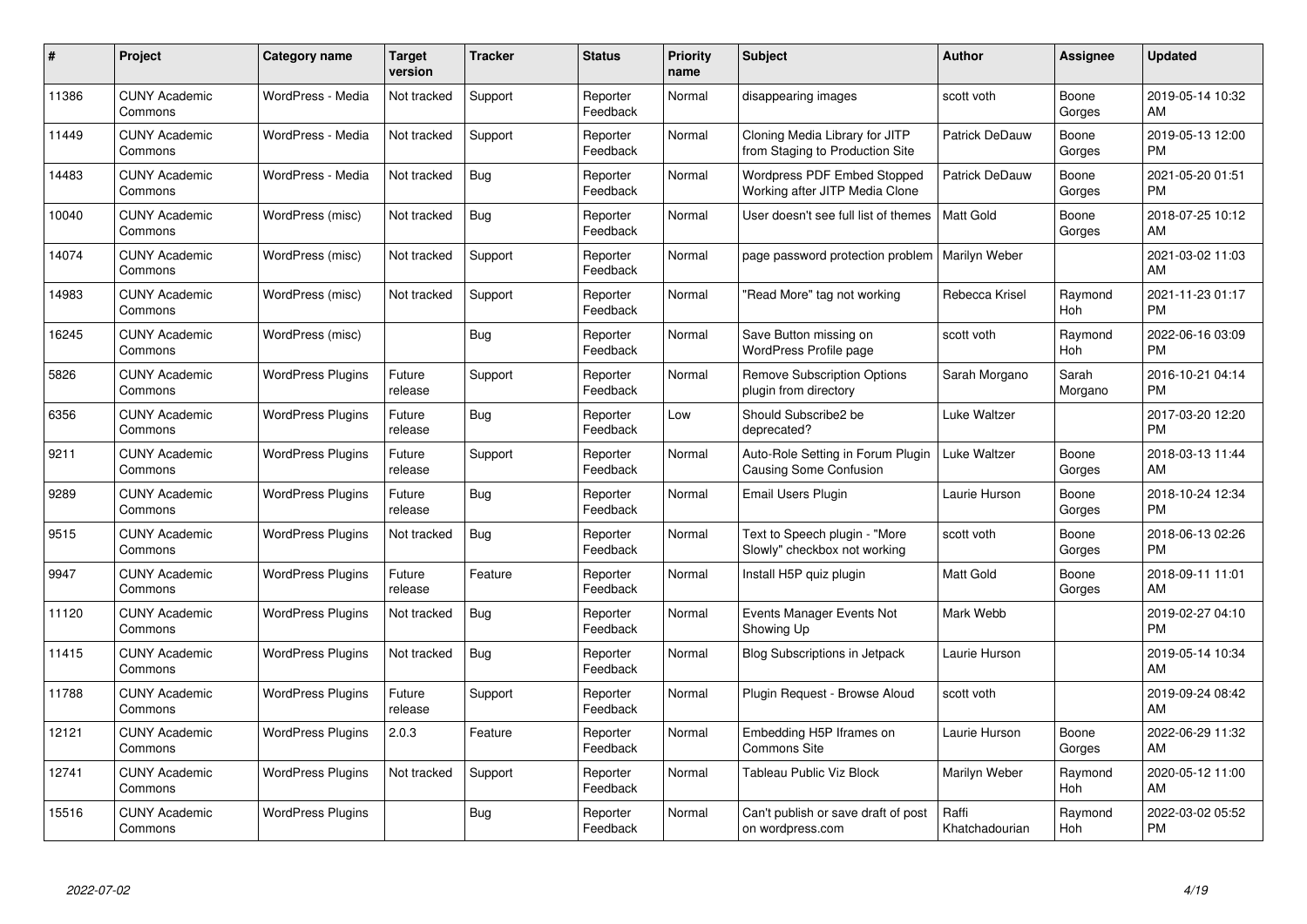| #     | Project                         | <b>Category name</b>     | <b>Target</b><br>version | Tracker    | <b>Status</b>        | Priority<br>name | <b>Subject</b>                                                                                | <b>Author</b>       | <b>Assignee</b>     | <b>Updated</b>                |
|-------|---------------------------------|--------------------------|--------------------------|------------|----------------------|------------------|-----------------------------------------------------------------------------------------------|---------------------|---------------------|-------------------------------|
| 10769 | <b>CUNY Academic</b><br>Commons | <b>WordPress Themes</b>  | Not tracked              | <b>Bug</b> | Reporter<br>Feedback | Normal           | 2011 Theme Sidebar                                                                            | Mark Webb           |                     | 2018-12-04 04:09<br><b>PM</b> |
| 12360 | <b>CUNY Academic</b><br>Commons | <b>WordPress Themes</b>  | Not tracked              | Bug        | Reporter<br>Feedback | Normal           | site just says "DANTE We are<br>currently in maintenance mode,<br>please check back shortly." | Marilyn Weber       |                     | 2020-02-04 12:13<br><b>PM</b> |
| 2573  | <b>NYCDH Community</b><br>Site  |                          |                          | Feature    | Reporter<br>Feedback | Normal           | Add dh nyc twitter list feed to site                                                          | <b>Mark Newton</b>  | Matt Gold           | 2013-05-16 11:42<br><b>PM</b> |
| 11848 | <b>CUNY Academic</b><br>Commons |                          | Not tracked              | Support    | Hold                 | Normal           | a Dean of Faculty wants to share<br>a large file                                              | Marilyn Weber       |                     | 2019-09-24 08:44<br>AM        |
| 13912 | <b>CUNY Academic</b><br>Commons |                          | Not tracked              | Feature    | Hold                 | Low              | posting "missed schedule"                                                                     | Marilyn Weber       |                     | 2021-02-23 10:46<br>AM        |
| 16092 | <b>CUNY Academic</b><br>Commons |                          | Future<br>release        | Feature    | Hold                 | Normal           | Don't show main site in Site<br>search results                                                | <b>Boone Gorges</b> | Boone<br>Gorges     | 2022-05-17 03:12<br><b>PM</b> |
| 9060  | <b>CUNY Academic</b><br>Commons | Commons In A Box         | Not tracked              | Bug        | Hold                 | Normal           | Problems with CBox image library<br>/ upload                                                  | Lisa Rhody          | Raymond<br>Hoh      | 2018-01-10 03:26<br><b>PM</b> |
| 8756  | <b>CUNY Academic</b><br>Commons | Group Blogs              | Future<br>release        | Feature    | Hold                 | Normal           | Connect multiple blogs to one<br>group?                                                       | Matt Gold           | Boone<br>Gorges     | 2017-09-30 10:42<br>AM        |
| 3369  | <b>CUNY Academic</b><br>Commons | Reply By Email           | Not tracked              | Outreach   | Hold                 | Normal           | Release reply by email to WP<br>plugin directory                                              | <b>Matt Gold</b>    | Raymond<br>Hoh      | 2016-03-01 12:46<br><b>PM</b> |
| 8991  | <b>CUNY Academic</b><br>Commons | Reply By Email           | Not tracked              | <b>Bug</b> | Hold                 | Normal           | RBE duplicate email message<br>issue                                                          | <b>Matt Gold</b>    | Raymond<br>Hoh      | 2018-02-18 08:53<br><b>PM</b> |
| 14113 | <b>CUNY Academic</b><br>Commons | WordPress (misc)         | Future<br>release        | <b>Bug</b> | Hold                 | Normal           | Block Editor Not Working on this<br>page - Json error                                         | scott voth          | Boone<br>Gorges     | 2021-03-05 11:01<br>AM        |
| 3939  | <b>CUNY Academic</b><br>Commons | <b>WordPress Plugins</b> | Future<br>release        | Bug        | Hold                 | Normal           | Activity stream support for<br>Co-Authors Plus plugin                                         | Raymond Hoh         | Raymond<br>Hoh      | 2015-11-09 06:13<br><b>PM</b> |
| 2576  | <b>NYCDH Community</b><br>Site  |                          |                          | <b>Bug</b> | Hold                 | Low              | Test Next Button in Javascript<br><b>Tutorial Under Activities</b>                            | <b>Mark Newton</b>  | Alex Gil            | 2013-05-18 02:55<br><b>PM</b> |
| 2612  | <b>CUNY Academic</b><br>Commons |                          | Not tracked              | Publicity  | Assigned             | Normal           | Pinterest site for the Commons                                                                | local admin         | Sarah<br>Morgano    | 2016-03-04 11:19<br>AM        |
| 4235  | <b>CUNY Academic</b><br>Commons |                          | Not tracked              | Design/UX  | Assigned             | Normal           | Explore user experience around<br>comments on forum topics vs docs                            | Matt Gold           | Samantha<br>Raddatz | 2015-07-21 10:23<br>AM        |
| 7828  | <b>CUNY Academic</b><br>Commons |                          | Not tracked              | Feature    | Assigned             | Normal           | Theme Assessment 2017                                                                         | Margaret Galvan     | Margaret<br>Galvan  | 2017-05-02 10:41<br><b>PM</b> |
| 8837  | <b>CUNY Academic</b><br>Commons |                          | Not tracked              | Feature    | Assigned             | Normal           | Create a form to request info from<br>people requesting premium<br>themes and plugins         | Matt Gold           | Marilyn<br>Weber    | 2017-11-14 03:35<br><b>PM</b> |
| 10368 | <b>CUNY Academic</b><br>Commons |                          | Future<br>release        | Feature    | Assigned             | Normal           | Use ORCID data to populate<br>academic profile page                                           | Stephen Francoeur   | Boone<br>Gorges     | 2018-09-25 01:53<br><b>PM</b> |
| 11517 | <b>CUNY Academic</b><br>Commons |                          | Not tracked              | Feature    | Assigned             | Normal           | wp-accessibility plugin should not<br>strip 'target="_blank"' by default                      | Boone Gorges        | Laurie Hurson       | 2019-09-24 09:57<br>AM        |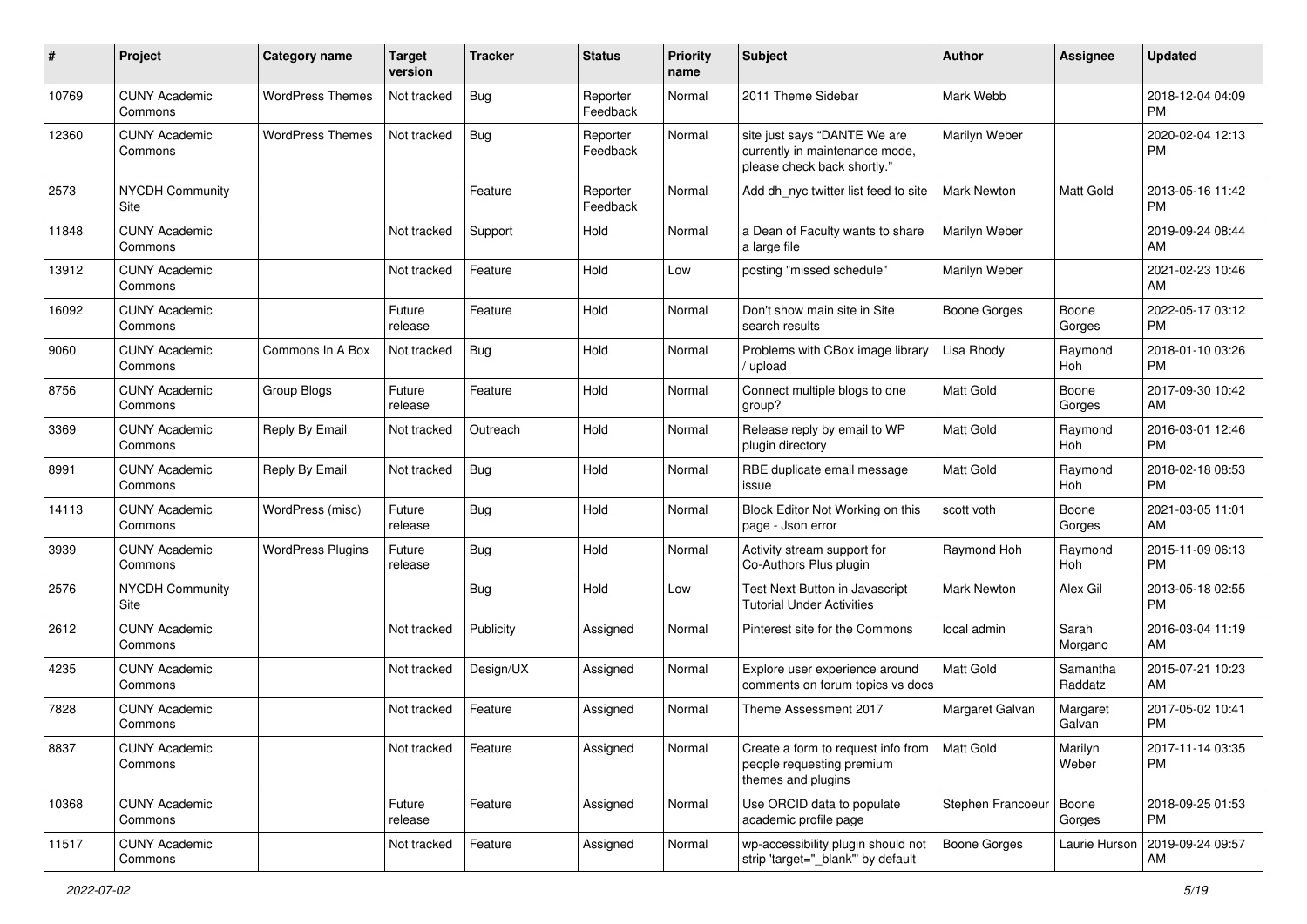| $\#$  | Project                         | <b>Category name</b>      | Target<br>version | <b>Tracker</b> | <b>Status</b> | Priority<br>name | <b>Subject</b>                                                       | <b>Author</b>      | <b>Assignee</b>     | <b>Updated</b>                |
|-------|---------------------------------|---------------------------|-------------------|----------------|---------------|------------------|----------------------------------------------------------------------|--------------------|---------------------|-------------------------------|
| 11519 | <b>CUNY Academic</b><br>Commons |                           | Not tracked       | Support        | Assigned      | Normal           | comment option not appearing                                         | Marilyn Weber      |                     | 2019-09-24 10:28<br>AM        |
| 12436 | <b>CUNY Academic</b><br>Commons |                           | Not tracked       | Bug            | Assigned      | Normal           | Nightly system downtime                                              | Boone Gorges       |                     | 2020-08-01 09:30<br>AM        |
| 2666  | <b>CUNY Academic</b><br>Commons | About page                | Not tracked       | Documentation  | Assigned      | Normal           | <b>Update About Text</b>                                             | Chris Stein        | Luke Waltzer        | 2016-03-04 11:19<br>AM        |
| 8900  | <b>CUNY Academic</b><br>Commons | Accessibility             | Future<br>release | Feature        | Assigned      | Normal           | Look into tools to enforce<br>accessibility in WP environment        | Matt Gold          | Boone<br>Gorges     | 2022-04-26 11:59<br>AM        |
| 8901  | <b>CUNY Academic</b><br>Commons | Accessibility             | Future<br>release | Feature        | Assigned      | Normal           | Theme analysis for accessibility                                     | Matt Gold          | Boone<br>Gorges     | 2022-04-26 11:59<br>AM        |
| 1460  | <b>CUNY Academic</b><br>Commons | Analytics                 | Future<br>release | Feature        | Assigned      | Normal           | Update System Report                                                 | <b>Brian Foote</b> | Boone<br>Gorges     | 2015-11-09 06:13<br><b>PM</b> |
| 4070  | <b>CUNY Academic</b><br>Commons | Analytics                 | Not tracked       | Support        | Assigned      | Normal           | Request for JITP site analytics                                      | <b>Matt Gold</b>   | Seth Persons        | 2016-02-23 03:09<br><b>PM</b> |
| 5581  | <b>CUNY Academic</b><br>Commons | Analytics                 | Future<br>release | Feature        | Assigned      | Normal           | <b>Explore alternatives to Google</b><br>Analytics                   | Matt Gold          | Valerie<br>Townsend | 2020-04-17 03:12<br><b>PM</b> |
| 5691  | <b>CUNY Academic</b><br>Commons | <b>Blogs (BuddyPress)</b> | Future<br>release | Bug            | Assigned      | High             | Differing numbers on Sites display                                   | <b>Matt Gold</b>   | Raymond<br>Hoh      | 2016-06-13 01:37<br><b>PM</b> |
| 8836  | <b>CUNY Academic</b><br>Commons | <b>Blogs (BuddyPress)</b> | Future<br>release | Feature        | Assigned      | Normal           | Redesign site launch process                                         | Matt Gold          | Boone<br>Gorges     | 2019-10-03 02:49<br><b>PM</b> |
| 58    | <b>CUNY Academic</b><br>Commons | BuddyPress (misc)         | Future<br>release | Feature        | Assigned      | Low              | Make member search sortable by<br>last name                          | Roberta Brody      | Boone<br>Gorges     | 2010-08-26 02:38<br><b>PM</b> |
| 310   | <b>CUNY Academic</b><br>Commons | BuddyPress (misc)         | Future<br>release | Feature        | Assigned      | Low              | <b>Friend Request Email</b>                                          | Matt Gold          | Samantha<br>Raddatz | 2015-11-09 05:08<br><b>PM</b> |
| 377   | <b>CUNY Academic</b><br>Commons | BuddyPress (misc)         | Future<br>release | Feature        | Assigned      | Normal           | Like buttons                                                         | <b>Matt Gold</b>   | Boone<br>Gorges     | 2010-11-16 05:13<br><b>PM</b> |
| 435   | <b>CUNY Academic</b><br>Commons | BuddyPress (misc)         | Future<br>release | Feature        | Assigned      | Normal           | Include Avatar Images in Forum<br><b>Post Notification Emails</b>    | <b>Matt Gold</b>   | Boone<br>Gorges     | 2010-12-08 12:40<br><b>PM</b> |
| 500   | <b>CUNY Academic</b><br>Commons | BuddyPress (misc)         | Future<br>release | Feature        | Assigned      | Normal           | <b>Export Group Data</b>                                             | Matt Gold          | Boone<br>Gorges     | 2010-12-19 12:09<br><b>PM</b> |
| 554   | <b>CUNY Academic</b><br>Commons | BuddyPress (misc)         | Future<br>release | Feature        | Assigned      | Normal           | Add Trackback notifications to<br>site-wide activity feed            | Matt Gold          | Boone<br>Gorges     | 2015-11-09 06:19<br><b>PM</b> |
| 599   | <b>CUNY Academic</b><br>Commons | BuddyPress (misc)         | Future<br>release | Feature        | Assigned      | Normal           | Consider adding rating plugins for<br><b>BuddyPress/BBPress</b>      | <b>Matt Gold</b>   | Boone<br>Gorges     | 2011-08-22 06:50<br><b>PM</b> |
| 635   | <b>CUNY Academic</b><br>Commons | BuddyPress (misc)         | Future<br>release | Feature        | Assigned      | Normal           | Big Blue Button -<br>Videoconferencing in Groups and<br><b>Blogs</b> | <b>Matt Gold</b>   | Boone<br>Gorges     | 2011-03-14 03:24<br><b>PM</b> |
| 1423  | <b>CUNY Academic</b><br>Commons | BuddyPress (misc)         | Future<br>release | Feature        | Assigned      | Low              | Show an avatar for pingback<br>comment activity items                | Boone Gorges       | Tahir Butt          | 2016-10-24 12:03<br><b>PM</b> |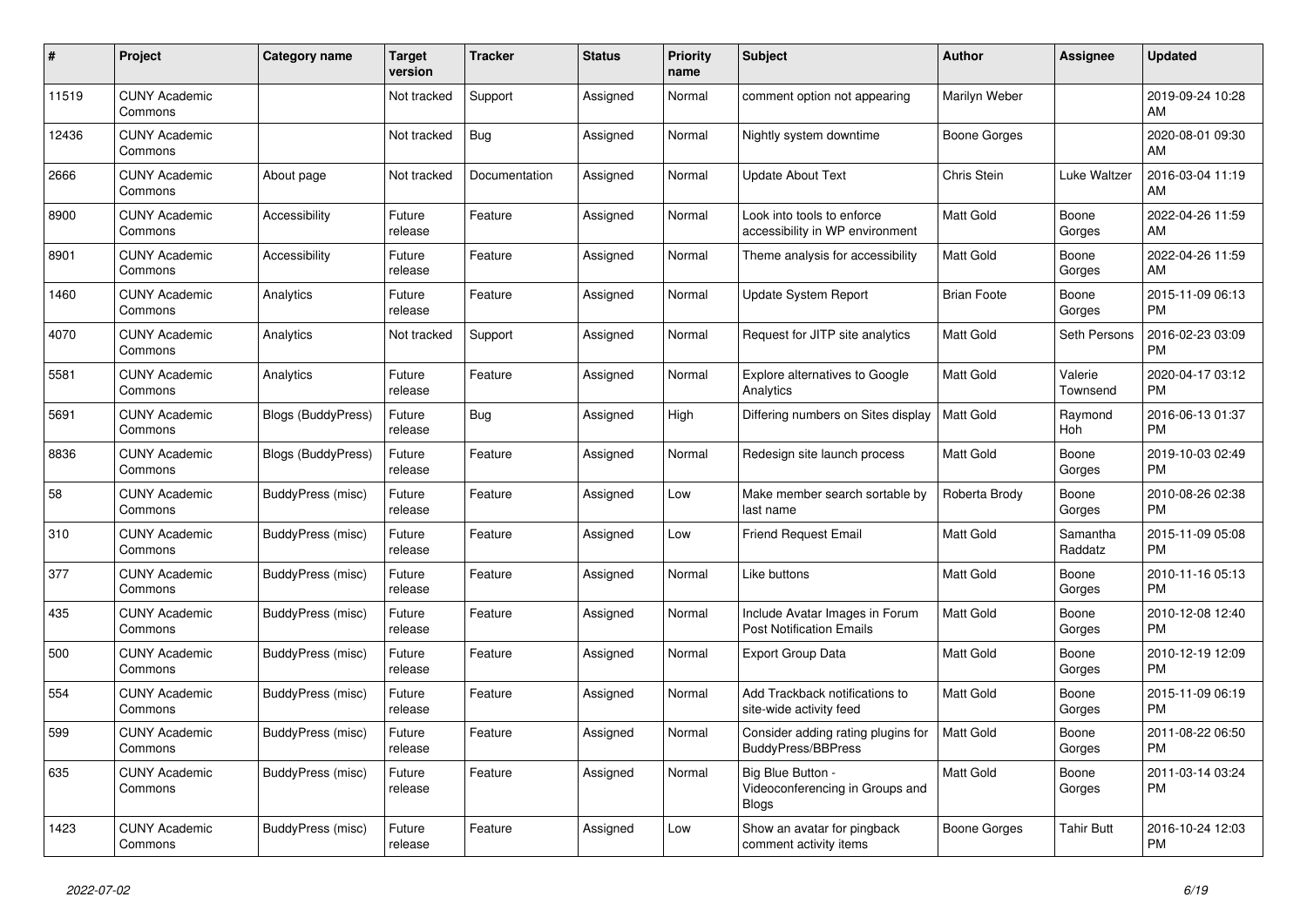| #     | Project                         | <b>Category name</b>       | <b>Target</b><br>version | <b>Tracker</b> | <b>Status</b> | <b>Priority</b><br>name | Subject                                                                       | <b>Author</b>       | <b>Assignee</b>      | <b>Updated</b>                |
|-------|---------------------------------|----------------------------|--------------------------|----------------|---------------|-------------------------|-------------------------------------------------------------------------------|---------------------|----------------------|-------------------------------|
| 2325  | <b>CUNY Academic</b><br>Commons | <b>BuddyPress (misc)</b>   | Future<br>release        | Feature        | Assigned      | Low                     | Profile should have separate fields<br>for first/last names                   | local admin         | Boone<br>Gorges      | 2015-11-09 06:09<br><b>PM</b> |
| 519   | <b>CUNY Academic</b><br>Commons | <b>BuddyPress Docs</b>     | Future<br>release        | Feature        | Assigned      | Low                     | TOC for individual docs - for new<br>BP "wiki-like" plugin                    | scott voth          | Boone<br>Gorges      | 2015-11-09 05:54<br><b>PM</b> |
| 618   | <b>CUNY Academic</b><br>Commons | <b>BuddyPress Docs</b>     | Future<br>release        | Feature        | Assigned      | Normal                  | BuddyPress Docs: export formats                                               | <b>Boone Gorges</b> | Boone<br>Gorges      | 2015-11-09 05:38<br><b>PM</b> |
| 1417  | <b>CUNY Academic</b><br>Commons | <b>BuddyPress Docs</b>     | Future<br>release        | Feature        | Assigned      | Low                     | Bulk actions for BuddyPress Docs                                              | <b>Boone Gorges</b> | Boone<br>Gorges      | 2016-10-17 10:41<br>PM.       |
| 1422  | <b>CUNY Academic</b><br>Commons | <b>BuddyPress Docs</b>     | Future<br>release        | Feature        | Assigned      | Normal                  | Make "created Doc" activity icons<br>non-mini                                 | Boone Gorges        | Boone<br>Gorges      | 2015-11-09 05:48<br><b>PM</b> |
| 1744  | <b>CUNY Academic</b><br>Commons | <b>BuddyPress Docs</b>     | Future<br>release        | Feature        | Assigned      | Normal                  | Spreadsheet-style Docs                                                        | Boone Gorges        | Boone<br>Gorges      | 2015-11-09 06:13<br><b>PM</b> |
| 2523  | <b>CUNY Academic</b><br>Commons | <b>BuddyPress Docs</b>     | Future<br>release        | Feature        | Assigned      | Normal                  | Allow Users to Upload Images to<br><b>BP</b> Docs                             | Matt Gold           | Boone<br>Gorges      | 2015-11-09 06:14<br>PM.       |
| 4027  | <b>CUNY Academic</b><br>Commons | Commons In A Box           | Not tracked              | Design/UX      | Assigned      | Normal                  | Usability review of CBOX update<br>procedures                                 | <b>Matt Gold</b>    | Samantha<br>Raddatz  | 2015-05-11 06:36<br>PM.       |
| 860   | <b>CUNY Academic</b><br>Commons | Design                     | Future<br>release        | Design/UX      | Assigned      | Normal                  | <b>Standardize Button Treatment</b><br>Across the Commons                     | Chris Stein         | Chris Stein          | 2014-05-01 09:45<br>AM        |
| 2754  | <b>CUNY Academic</b><br>Commons | Design                     | Future<br>release        | Feature        | Assigned      | Normal                  | Determine strategy for CAC logo<br>handling in top header                     | Micki Kaufman       | Chris Stein          | 2015-01-05 08:53<br><b>PM</b> |
| 8902  | <b>CUNY Academic</b><br>Commons | Design                     | Not tracked              | Feature        | Assigned      | Normal                  | Report back on research on<br><b>BuddyPress themes</b>                        | <b>Matt Gold</b>    | <b>Michael Smith</b> | 2017-11-10 12:31<br><b>PM</b> |
| 3524  | <b>CUNY Academic</b><br>Commons | Documentation              | Not tracked              | Documentation  | Assigned      | Normal                  | Post describing all you can do<br>when starting up a new blog/group           | <b>Matt Gold</b>    | scott voth           | 2014-10-04 12:56<br><b>PM</b> |
| 1165  | <b>CUNY Academic</b><br>Commons | <b>Email Invitations</b>   | Future<br>release        | Feature        | Assigned      | Low                     | Allow saved lists of invitees under<br>Send Invites                           | <b>Boone Gorges</b> | Boone<br>Gorges      | 2015-11-09 06:03<br><b>PM</b> |
| 333   | <b>CUNY Academic</b><br>Commons | <b>Email Notifications</b> | Future<br>release        | Feature        | Assigned      | Low                     | Delay Forum Notification Email<br>Delivery Until After Editing Period<br>Ends | <b>Matt Gold</b>    | Raymond<br>Hoh       | 2015-11-09 06:01<br>PM        |
| 15604 | <b>CUNY Academic</b><br>Commons | <b>Email Notifications</b> | Future<br>release        | Feature        | Assigned      | Normal                  | Restructure Commons Group<br>Digest Email Messages                            | Matt Gold           | Boone<br>Gorges      | 2022-05-26 10:45<br>AM.       |
| 3475  | <b>CUNY Academic</b><br>Commons | Events                     | Future<br>release        | Feature        | Assigned      | Normal                  | Request to add plugin to<br>streamline room<br>booking/appointment booking    | Naomi Barrettara    | Boone<br>Gorges      | 2014-12-01 05:14<br><b>PM</b> |
| 4053  | <b>CUNY Academic</b><br>Commons | Events                     | Future<br>release        | Feature        | Assigned      | Normal                  | Create new tab for past events                                                | Matt Gold           | Boone<br>Gorges      | 2015-05-12 02:10<br>PM        |
| 4238  | <b>CUNY Academic</b><br>Commons | Events                     | Future<br>release        | Feature        | Assigned      | Normal                  | Copy Events to Other Groups?                                                  | Matt Gold           | Boone<br>Gorges      | 2015-07-02 10:08<br>AM        |
| 4438  | <b>CUNY Academic</b><br>Commons | Events                     | Future<br>release        | <b>Bug</b>     | Assigned      | Normal                  | Events Calendar - Export<br><b>Recurring Events</b>                           | scott voth          | Daniel Jones         | 2016-05-23 04:25<br><b>PM</b> |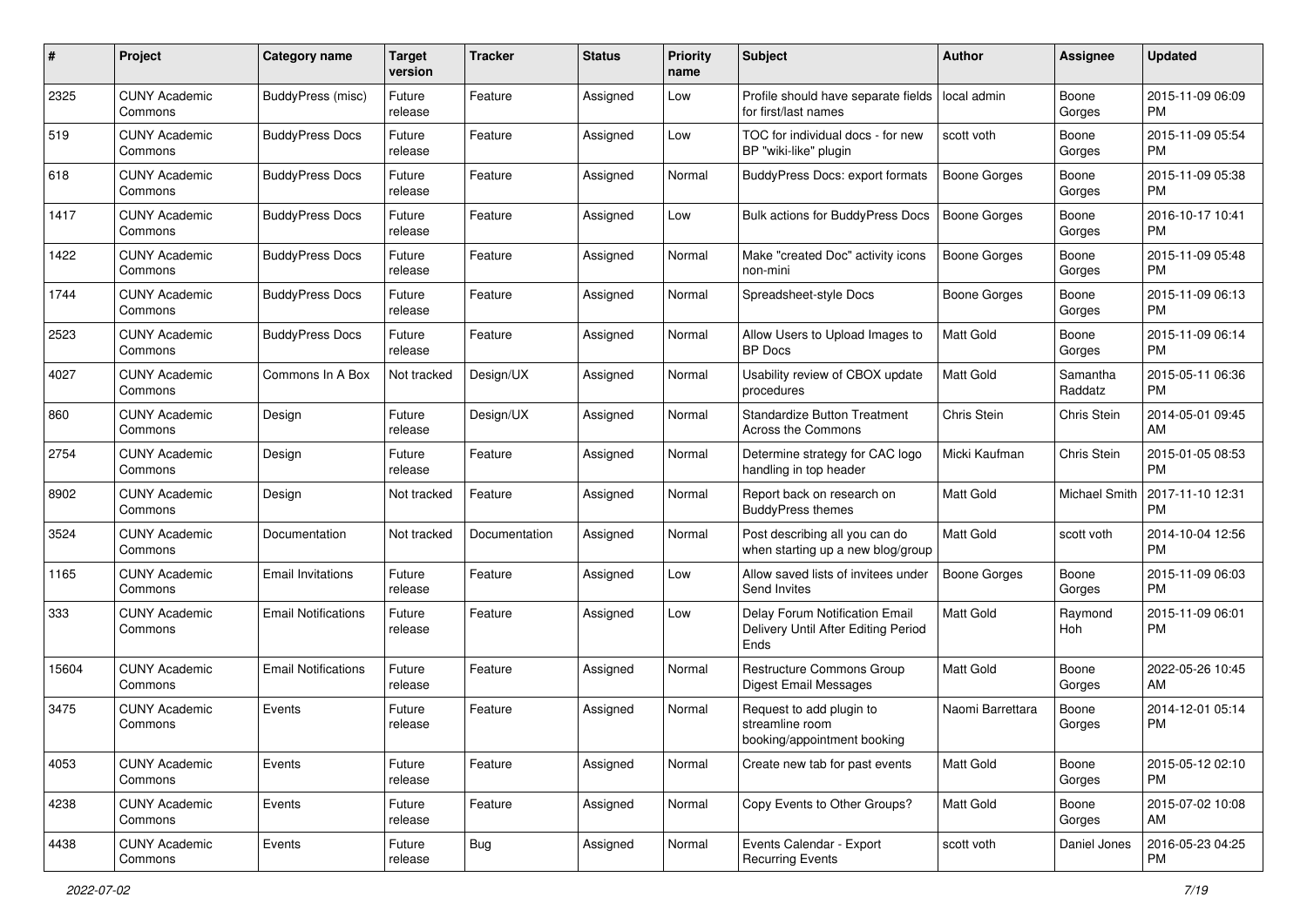| #     | <b>Project</b>                  | Category name      | <b>Target</b><br>version | <b>Tracker</b> | <b>Status</b> | <b>Priority</b><br>name | <b>Subject</b>                                                               | <b>Author</b>     | Assignee            | <b>Updated</b>                |
|-------|---------------------------------|--------------------|--------------------------|----------------|---------------|-------------------------|------------------------------------------------------------------------------|-------------------|---------------------|-------------------------------|
| 4903  | <b>CUNY Academic</b><br>Commons | Events             | Future<br>release        | Design/UX      | Assigned      | Normal                  | Improving visual appearance of<br>event calendars                            | <b>Matt Gold</b>  | Boone<br>Gorges     | 2016-10-13 11:51<br>AM        |
| 5016  | <b>CUNY Academic</b><br>Commons | Events             | Future<br>release        | Feature        | Assigned      | Low                     | Allow comments to be posted on<br>events                                     | <b>Matt Gold</b>  | Raymond<br>Hoh      | 2019-03-01 02:23<br><b>PM</b> |
| 5696  | <b>CUNY Academic</b><br>Commons | Events             | Future<br>release        | Feature        | Assigned      | Normal                  | Events Calendar - display options<br>/ calendar aggregation                  | <b>Matt Gold</b>  | Boone<br>Gorges     | 2016-10-13 11:44<br>AM        |
| 653   | <b>CUNY Academic</b><br>Commons | Group Blogs        | Future<br>release        | Feature        | Assigned      | Normal                  | Redesign Integration of Groups<br>and Blogs                                  | <b>Matt Gold</b>  | Samantha<br>Raddatz | 2015-11-09 05:40<br><b>PM</b> |
| 1192  | <b>CUNY Academic</b><br>Commons | <b>Group Files</b> | Future<br>release        | Feature        | Assigned      | Low                     | When posting group files, allow<br>users to add a category without<br>saving | Matt Gold         | Raymond<br>Hoh      | 2015-11-09 05:53<br><b>PM</b> |
| 3080  | <b>CUNY Academic</b><br>Commons | <b>Group Files</b> | Future<br>release        | Feature        | Assigned      | Low                     | Create a system to keep track of<br>file changes                             | <b>Matt Gold</b>  | Boone<br>Gorges     | 2014-02-26 10:04<br><b>PM</b> |
| 3354  | <b>CUNY Academic</b><br>Commons | <b>Group Files</b> | Future<br>release        | Feature        | Assigned      | Low                     | Allow Group Download of Multiple<br><b>Selected Files</b>                    | <b>Matt Gold</b>  | <b>Chris Stein</b>  | 2014-08-01 08:50<br>AM        |
| 585   | <b>CUNY Academic</b><br>Commons | Group Forums       | Future<br>release        | Feature        | Assigned      | Normal                  | Merge Forum Topics                                                           | Sarah Morgano     | Boone<br>Gorges     | 2011-07-06 04:11<br><b>PM</b> |
| 3192  | <b>CUNY Academic</b><br>Commons | Group Forums       | Future<br>release        | Feature        | Assigned      | Normal                  | Customizable forum views for<br>bbPress 2.x group forums                     | Boone Gorges      | Raymond<br>Hoh      | 2015-11-09 12:47<br><b>PM</b> |
| 3193  | <b>CUNY Academic</b><br>Commons | Group Forums       | Future<br>release        | Feature        | Assigned      | Normal                  | bbPress 2.x dynamic roles and<br><b>RBE</b>                                  | Boone Gorges      | Boone<br>Gorges     | 2014-09-30 01:30<br><b>PM</b> |
| 4221  | <b>CUNY Academic</b><br>Commons | Group Forums       | Future<br>release        | Design/UX      | Assigned      | Normal                  | Add 'Number of Posts' display<br>option to Forum page                        | Samantha Raddatz  | Samantha<br>Raddatz | 2015-06-26 02:21<br><b>PM</b> |
| 5268  | <b>CUNY Academic</b><br>Commons | Group Forums       | Future<br>release        | Bug            | Assigned      | Normal                  | Long-time to post to multiple<br>groups                                      | Luke Waltzer      | Daniel Jones        | 2016-09-07 06:31<br><b>PM</b> |
| 6392  | <b>CUNY Academic</b><br>Commons | Group Forums       | Future<br>release        | Design/UX      | Assigned      | Low                     | Composition/Preview Panes in<br>Forum Posts                                  | Luke Waltzer      | Paige Dupont        | 2016-10-21 04:26<br><b>PM</b> |
| 9835  | <b>CUNY Academic</b><br>Commons | Group Forums       | Future<br>release        | Bug            | Assigned      | Normal                  | add a "like" function?                                                       | Marilyn Weber     | <b>Erik Trainer</b> | 2018-06-05 01:49<br><b>PM</b> |
| 10659 | <b>CUNY Academic</b><br>Commons | Group Forums       | Future<br>release        | Feature        | Assigned      | Normal                  | Post to multiple groups via email                                            | <b>Matt Gold</b>  | Raymond<br>Hoh      | 2018-11-15 12:54<br>AM        |
| 2610  | <b>CUNY Academic</b><br>Commons | Group Invitations  | Future<br>release        | Feature        | Assigned      | Low                     | Request: Custom invitation<br>message to group invites                       | local admin       | Boone<br>Gorges     | 2015-11-09 06:13<br><b>PM</b> |
| 3308  | <b>CUNY Academic</b><br>Commons | Group Invitations  | Future<br>release        | Feature        | Assigned      | Normal                  | Allow members to rescind group<br>invitations                                | Matt Gold         | Boone<br>Gorges     | 2015-04-01 08:53<br><b>PM</b> |
| 481   | <b>CUNY Academic</b><br>Commons | Groups (misc)      | Future<br>release        | Feature        | Assigned      | Normal                  | ability to archive inactive groups<br>and blogs                              | Michael Mandiberg | Samantha<br>Raddatz | 2015-11-09 05:56<br><b>PM</b> |
| 3458  | <b>CUNY Academic</b><br>Commons | Groups (misc)      | Future<br>release        | Feature        | Assigned      | Normal                  | Filter Members of Group by<br>Campus                                         | Michael Smith     | Samantha<br>Raddatz | 2014-09-26 08:32<br><b>PM</b> |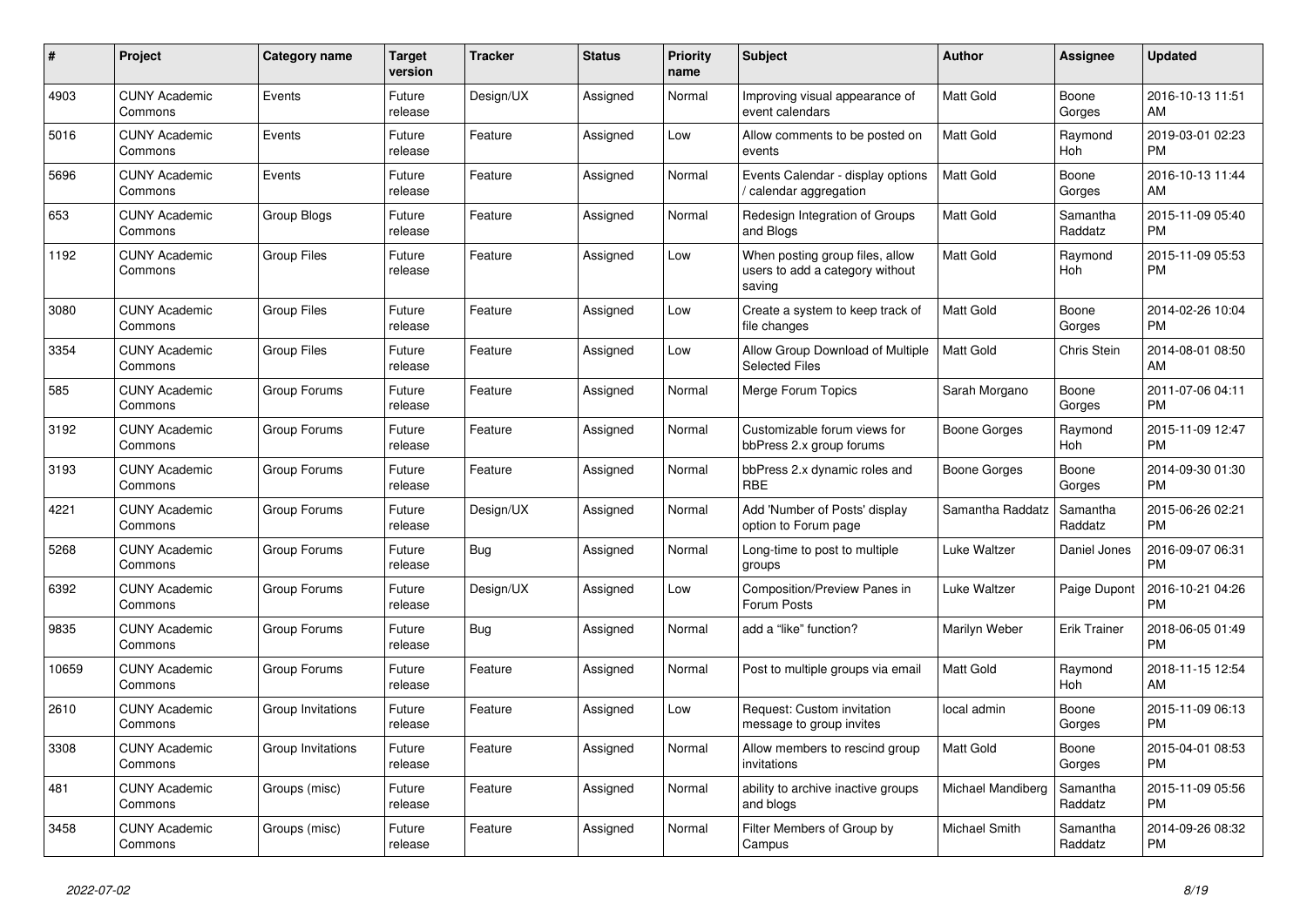| $\#$ | Project                         | <b>Category name</b>                  | Target<br>version | <b>Tracker</b> | <b>Status</b> | Priority<br>name | <b>Subject</b>                                                                             | <b>Author</b>    | <b>Assignee</b>    | <b>Updated</b>                |
|------|---------------------------------|---------------------------------------|-------------------|----------------|---------------|------------------|--------------------------------------------------------------------------------------------|------------------|--------------------|-------------------------------|
| 9015 | <b>CUNY Academic</b><br>Commons | Groups (misc)                         | Not tracked       | Outreach       | Assigned      | Normal           | Email group admins the email<br>addresses of their groups                                  | Matt Gold        | Matt Gold          | 2018-01-02 09:54<br>AM        |
| 1888 | <b>CUNY Academic</b><br>Commons | Home Page                             | Future<br>release | Feature        | Assigned      | Normal           | Refactor BP MPO Activity Filter to<br>support proper pagination                            | Sarah Morgano    | Boone<br>Gorges    | 2014-05-01 07:11<br><b>PM</b> |
| 1983 | <b>CUNY Academic</b><br>Commons | Home Page                             | Future<br>release | Feature        | Assigned      | Low              | Media Library integration with<br><b>Featured Content plugin</b>                           | Boone Gorges     | Dominic<br>Giglio  | 2014-03-17 10:34<br>AM        |
| 4980 | <b>CUNY Academic</b><br>Commons | Home Page                             | Future<br>release | Feature        | Assigned      | Normal           | <b>CAC Featured Content -- Adding</b><br>Randomization                                     | Matt Gold        | Boone<br>Gorges    | 2016-12-12 03:01<br><b>PM</b> |
| 6995 | <b>CUNY Academic</b><br>Commons | Home Page                             | Not tracked       | Bug            | Assigned      | Normal           | member filter on homepage not<br>workina                                                   | Matt Gold        | Raymond<br>Hoh     | 2016-12-11 09:46<br><b>PM</b> |
| 3230 | <b>CUNY Academic</b><br>Commons | <b>Internal Tools and</b><br>Workflow | Not tracked       | Feature        | Assigned      | High             | Scripts for quicker<br>provisioning/updating of<br>development environments                | Boone Gorges     | Boone<br>Gorges    | 2016-01-26 04:54<br><b>PM</b> |
| 5234 | <b>CUNY Academic</b><br>Commons | Membership                            | Future<br>release | Feature        | Assigned      | Normal           | Write Unconfirmed patch for WP                                                             | Boone Gorges     | Boone<br>Gorges    | 2016-10-24 11:18<br>AM        |
| 3330 | <b>CUNY Academic</b><br>Commons | My Commons                            | Future<br>release | Feature        | Assigned      | Normal           | "Commons Information" tool                                                                 | Boone Gorges     | <b>Chris Stein</b> | 2014-09-22 08:46<br><b>PM</b> |
| 3517 | <b>CUNY Academic</b><br>Commons | My Commons                            | Future<br>release | Feature        | Assigned      | Normal           | Mute/Unmute My Commons<br>updates                                                          | <b>Matt Gold</b> | Raymond<br>Hoh     | 2015-11-09 01:19<br><b>PM</b> |
| 3536 | <b>CUNY Academic</b><br>Commons | My Commons                            | Future<br>release | Feature        | Assigned      | Normal           | Infinite Scroll on My Commons<br>page                                                      | Matt Gold        | Raymond<br>Hoh     | 2015-04-13 04:42<br><b>PM</b> |
| 3577 | <b>CUNY Academic</b><br>Commons | My Commons                            | Future<br>release | Design/UX      | Assigned      | Normal           | Replies to items in My Commons                                                             | Matt Gold        | Raymond<br>Hoh     | 2015-04-09 05:19<br><b>PM</b> |
| 9028 | <b>CUNY Academic</b><br>Commons | Onboarding                            | Future<br>release | Feature        | Assigned      | Normal           | suggest groups to new members<br>during the registration process                           | Matt Gold        | Chris Stein        | 2018-10-24 12:34<br><b>PM</b> |
| 9895 | <b>CUNY Academic</b><br>Commons | Onboarding                            | Future<br>release | Feature        | Assigned      | Normal           | Add "Accept Invitation"<br>link/button/function to Group<br>and/or Site invitation emails? | Luke Waltzer     | Boone<br>Gorges    | 2018-06-07 12:42<br><b>PM</b> |
| 5955 | <b>CUNY Academic</b><br>Commons | Outreach                              | Future<br>release | Feature        | Assigned      | Normal           | Create auto-newsletter for<br>commons members                                              | Matt Gold        | Luke Waltzer       | 2016-08-30 10:34<br>AM        |
| 2013 | <b>CUNY Academic</b><br>Commons | <b>Public Portfolio</b>               | Future<br>release | Feature        | Assigned      | Low              | Have Profile Privacy Options show<br>up only for filled-in fields                          | l Matt Gold      | Boone<br>Gorges    | 2015-11-09 06:09<br><b>PM</b> |
| 2832 | <b>CUNY Academic</b><br>Commons | <b>Public Portfolio</b>               | Future<br>release | Feature        | Assigned      | Normal           | Improve interface for (not)<br>auto-linking profile fields                                 | Boone Gorges     | Chris Stein        | 2015-01-05 08:52<br><b>PM</b> |
| 2881 | <b>CUNY Academic</b><br>Commons | <b>Public Portfolio</b>               | Future<br>release | Feature        | Assigned      | Normal           | Redesign the UX for Profiles                                                               | Chris Stein      | Chris Stein        | 2016-10-13 12:45<br><b>PM</b> |
| 3042 | CUNY Academic<br>Commons        | <b>Public Portfolio</b>               | Future<br>release | Feature        | Assigned      | Normal           | Browsing member interests                                                                  | <b>Matt Gold</b> | Boone<br>Gorges    | 2015-03-21 09:04<br><b>PM</b> |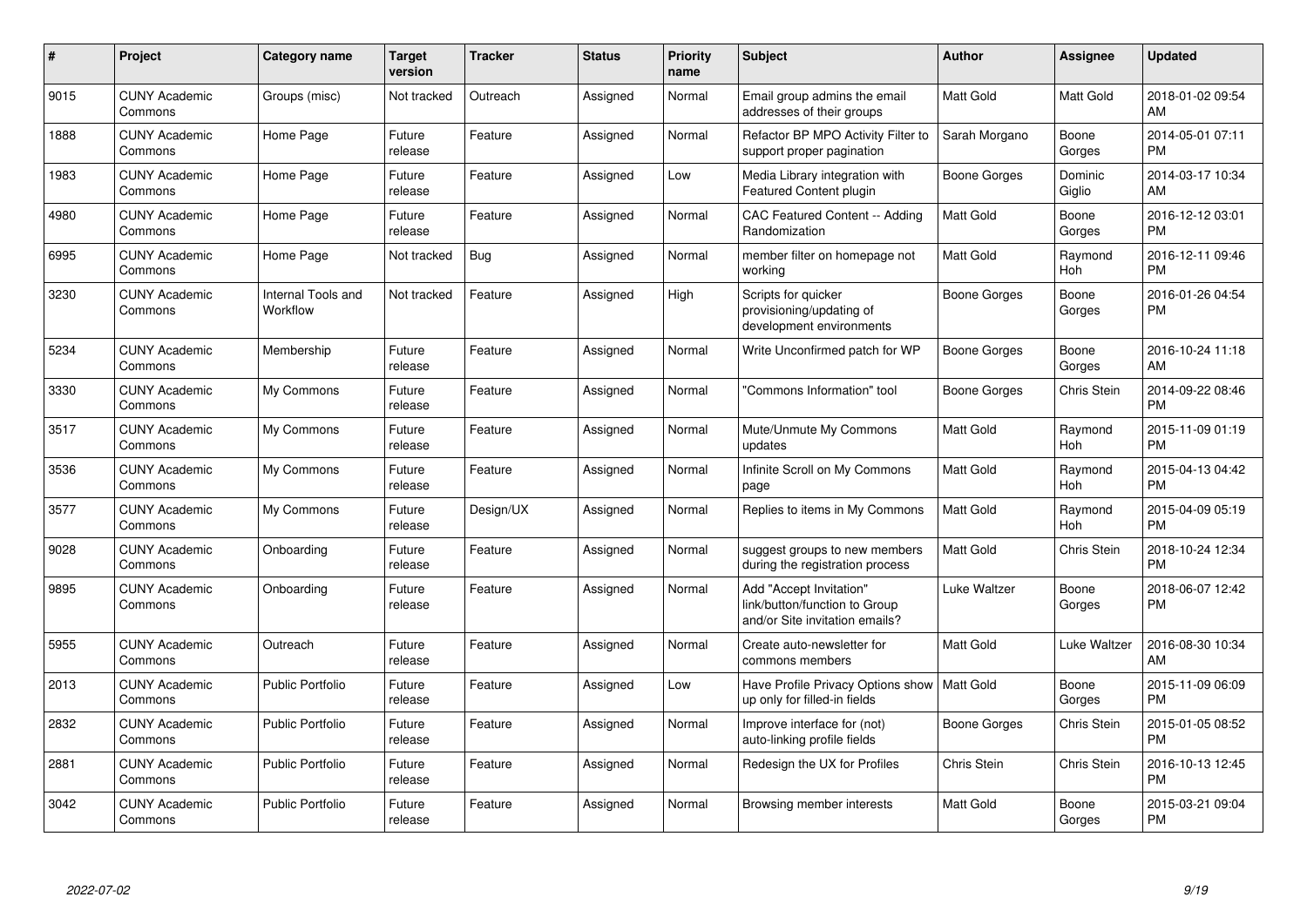| #    | Project                         | <b>Category name</b>    | <b>Target</b><br>version | <b>Tracker</b> | <b>Status</b> | <b>Priority</b><br>name | <b>Subject</b>                                                        | <b>Author</b>    | <b>Assignee</b>     | <b>Updated</b>                |
|------|---------------------------------|-------------------------|--------------------------|----------------|---------------|-------------------------|-----------------------------------------------------------------------|------------------|---------------------|-------------------------------|
| 3220 | <b>CUNY Academic</b><br>Commons | <b>Public Portfolio</b> | Future<br>release        | Feature        | Assigned      | Normal                  | Add indent/outdent option to<br>Formatting Buttons on Profile<br>Page | <b>Matt Gold</b> | Boone<br>Gorges     | 2014-05-21 10:39<br><b>PM</b> |
| 3768 | <b>CUNY Academic</b><br>Commons | <b>Public Portfolio</b> | Future<br>release        | Feature        | Assigned      | Normal                  | Institutions/Past positions on<br>public portfolios                   | <b>Matt Gold</b> | Boone<br>Gorges     | 2018-04-23 10:44<br>AM        |
| 3770 | <b>CUNY Academic</b><br>Commons | Public Portfolio        | Future<br>release        | Feature        | Assigned      | Normal                  | Improve Layout/Formatting of<br>Positions Area on Public Portfolios   | <b>Matt Gold</b> | Chris Stein         | 2015-04-01 09:17<br><b>PM</b> |
| 4404 | <b>CUNY Academic</b><br>Commons | <b>Public Portfolio</b> | Future<br>release        | Design/UX      | Assigned      | Normal                  | Change color of permissions info<br>on portfolio editing interface    | Matt Gold        | Samantha<br>Raddatz | 2015-08-11 05:28<br><b>PM</b> |
| 5827 | <b>CUNY Academic</b><br>Commons | <b>Public Portfolio</b> | Future<br>release        | Bug            | Assigned      | Normal                  | Academic Interests square bracket   scott voth<br>links not working   |                  | Chris Stein         | 2016-08-11 11:59<br><b>PM</b> |
| 3510 | <b>CUNY Academic</b><br>Commons | Publicity               | 1.7                      | Publicity      | Assigned      | Normal                  | Post on the News Blog re: 'My<br>Commons'                             | Micki Kaufman    | Sarah<br>Morgano    | 2014-10-15 11:18<br>AM        |
| 3511 | <b>CUNY Academic</b><br>Commons | Publicity               | 1.7                      | Publicity      | Assigned      | Normal                  | Social media for 1.7                                                  | Micki Kaufman    | Sarah<br>Morgano    | 2014-10-14 03:32<br><b>PM</b> |
| 6115 | <b>CUNY Academic</b><br>Commons | Publicity               | Not tracked              | Feature        | Assigned      | Normal                  | create digital signage for GC                                         | Matt Gold        | scott voth          | 2016-10-11 10:09<br><b>PM</b> |
| 940  | <b>CUNY Academic</b><br>Commons | Redmine                 | Future<br>release        | Feature        | Assigned      | Low                     | Communication with users after<br>releases                            | <b>Matt Gold</b> | Dominic<br>Giglio   | 2012-09-09 04:36<br><b>PM</b> |
| 370  | <b>CUNY Academic</b><br>Commons | Registration            | Future<br>release        | Feature        | Assigned      | High                    | <b>Guest Accounts</b>                                                 | Matt Gold        | <b>Matt Gold</b>    | 2015-04-09 09:33<br><b>PM</b> |
| 5225 | <b>CUNY Academic</b><br>Commons | Registration            | Future<br>release        | Feature        | Assigned      | Normal                  | On-boarding Issues                                                    | Luke Waltzer     | Samantha<br>Raddatz | 2016-02-12 02:58<br><b>PM</b> |
| 6671 | <b>CUNY Academic</b><br>Commons | Reply By Email          | Not tracked              | <b>Bug</b>     | Assigned      | Normal                  | 'Post too often" RBE error<br>message                                 | <b>Matt Gold</b> | Raymond<br>Hoh      | 2016-11-11 09:55<br>AM        |
| 8976 | <b>CUNY Academic</b><br>Commons | Reply By Email          | Not tracked              | Feature        | Assigned      | Normal                  | Package RBE new topics posting?                                       | <b>Matt Gold</b> | Raymond<br>Hoh      | 2017-12-04 02:34<br><b>PM</b> |
| 3002 | <b>CUNY Academic</b><br>Commons | Search                  | Future<br>release        | Feature        | Assigned      | Normal                  | Overhaul CAC search by using<br>external search appliance             | Boone Gorges     | Boone<br>Gorges     | 2020-07-15 03:05<br><b>PM</b> |
| 3662 | <b>CUNY Academic</b><br>Commons | <b>SEO</b>              | Future<br>release        | Feature        | Assigned      | Normal                  | Duplicate Content/SEO/Google<br>issues                                | Matt Gold        | Raymond<br>Hoh      | 2015-04-13 04:37<br><b>PM</b> |
| 8898 | <b>CUNY Academic</b><br>Commons | Social Paper            | Not tracked              | Feature        | Assigned      | Normal                  | Usage data on docs and social<br>paper                                | <b>Matt Gold</b> | Matt Gold           | 2017-11-16 11:32<br>AM        |
| 6426 | <b>CUNY Academic</b><br>Commons | Spam/Spam<br>Prevention | Future<br>release        | Feature        | Assigned      | Normal                  | Force captcha on all comments?                                        | <b>Matt Gold</b> | <b>Tahir Butt</b>   | 2016-10-24 02:06<br><b>PM</b> |
| 8666 | <b>CUNY Academic</b><br>Commons | Teaching                | Not tracked              | Documentation  | Assigned      | Normal                  | Create Teaching on the Commons<br>Resource Page                       | Matt Gold        | Laurie Hurson       | 2019-09-23 03:16<br><b>PM</b> |
| 3090 | <b>CUNY Academic</b><br>Commons | Twitter page            | Future<br>release        | Feature        | Assigned      | Normal                  | Prevent Retweets from showing<br>up on Commons twitter page           | <b>Matt Gold</b> | Tahir Butt          | 2016-10-24 11:31<br>AM        |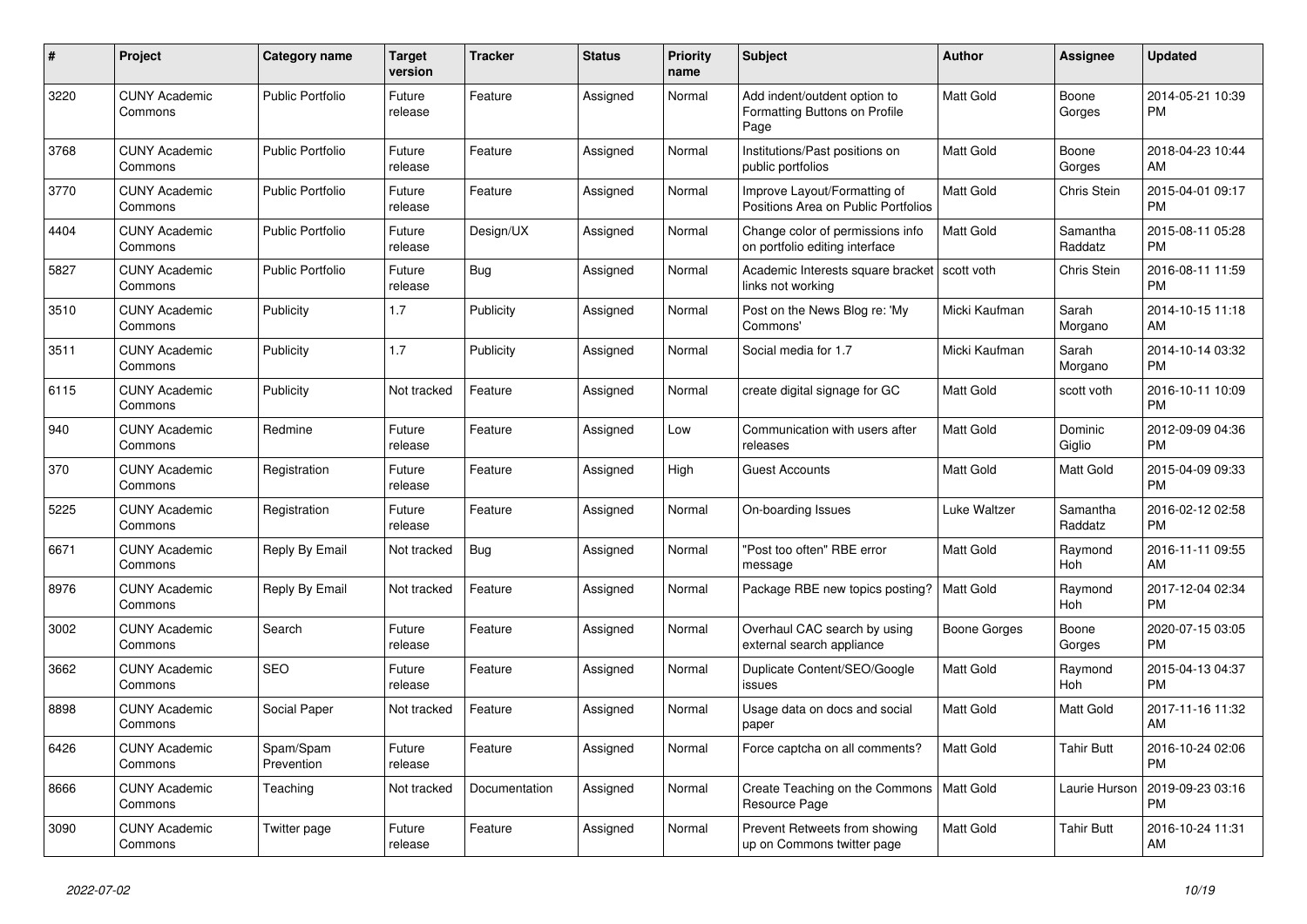| #    | Project                         | Category name            | <b>Target</b><br>version | <b>Tracker</b> | <b>Status</b> | <b>Priority</b><br>name | <b>Subject</b>                                                                     | <b>Author</b>           | Assignee            | <b>Updated</b>                |
|------|---------------------------------|--------------------------|--------------------------|----------------|---------------|-------------------------|------------------------------------------------------------------------------------|-------------------------|---------------------|-------------------------------|
| 3473 | <b>CUNY Academic</b><br>Commons | <b>User Experience</b>   | Future<br>release        | Feature        | Assigned      | Normal                  | Commons profile: Add help info<br>about "Positions" replacing "title"              | Keith Miyake            | Samantha<br>Raddatz | 2015-11-09 02:28<br><b>PM</b> |
| 4661 | <b>CUNY Academic</b><br>Commons | <b>User Experience</b>   | Future<br>release        | Bug            | Assigned      | Normal                  | Simplify Events text                                                               | Matt Gold               | Samantha<br>Raddatz | 2015-10-02 09:06<br><b>PM</b> |
| 5316 | <b>CUNY Academic</b><br>Commons | User Experience          | Future<br>release        | Feature        | Assigned      | Normal                  | Prompt user email address<br>updates                                               | <b>Matt Gold</b>        | Stephen Real        | 2016-12-21 03:30<br><b>PM</b> |
| 6298 | <b>CUNY Academic</b><br>Commons | <b>User Experience</b>   | Not tracked              | Design/UX      | Assigned      | Normal                  | Examine data from survey                                                           | <b>Matt Gold</b>        | Margaret<br>Galvan  | 2016-10-14 12:16<br><b>PM</b> |
| 9941 | <b>CUNY Academic</b><br>Commons | Wiki                     | Not tracked              | Support        | Assigned      | Normal                  | Wiki functionality                                                                 | Matt Gold               | Boone<br>Gorges     | 2018-06-26 10:57<br>AM        |
| 287  | <b>CUNY Academic</b><br>Commons | WordPress (misc)         | Future<br>release        | Feature        | Assigned      | Normal                  | Create troubleshooting tool for<br>account sign-up                                 | Matt Gold               | Boone<br>Gorges     | 2015-11-09 06:17<br><b>PM</b> |
| 365  | <b>CUNY Academic</b><br>Commons | WordPress (misc)         | Future<br>release        | Feature        | Assigned      | Normal                  | <b>Create Mouseover Tooltips</b><br>throughout Site                                | <b>Matt Gold</b>        | Chris Stein         | 2015-11-09 06:18<br><b>PM</b> |
| 636  | <b>CUNY Academic</b><br>Commons | WordPress (misc)         | Not tracked              | Support        | Assigned      | Normal                  | Create Lynda.com-like Table of<br>Contents for Prospective Tutorial<br>Screencasts | <b>Matt Gold</b>        | scott voth          | 2016-02-23 03:12<br><b>PM</b> |
| 1105 | <b>CUNY Academic</b><br>Commons | WordPress (misc)         | Future<br>release        | Feature        | Assigned      | Normal                  | Rephrase Blog Privacy Options                                                      | <b>Matt Gold</b>        | Samantha<br>Raddatz | 2015-11-09 06:19<br><b>PM</b> |
| 1508 | <b>CUNY Academic</b><br>Commons | WordPress (misc)         | Future<br>release        | Feature        | Assigned      | Normal                  | Share login cookies across<br>mapped domains                                       | Boone Gorges            | Boone<br>Gorges     | 2012-07-02 12:12<br><b>PM</b> |
| 2167 | <b>CUNY Academic</b><br>Commons | WordPress (misc)         | Future<br>release        | Bug            | Assigned      | Normal                  | <b>CAC-Livestream Plugin Issues</b>                                                | Michael Smith           | Dominic<br>Giglio   | 2015-01-02 03:06<br><b>PM</b> |
| 2175 | <b>CUNY Academic</b><br>Commons | WordPress (misc)         | Not tracked              | Support        | Assigned      | Normal                  | Subscibe 2 vs. Jetpack<br>subscription options                                     | local admin             | Matt Gold           | 2016-01-26 04:58<br><b>PM</b> |
| 3759 | <b>CUNY Academic</b><br>Commons | WordPress (misc)         | Future<br>release        | Feature        | Assigned      | Normal                  | Review Interface for Adding Users<br>to Blogs                                      | <b>Matt Gold</b>        | Boone<br>Gorges     | 2015-03-24 05:52<br><b>PM</b> |
| 4388 | <b>CUNY Academic</b><br>Commons | WordPress (misc)         | Future<br>release        | Bug            | Assigned      | Normal                  | Repeated request for<br>authentication.                                            | Alice.Lynn<br>McMichael | Raymond<br>Hoh      | 2015-08-11 07:35<br><b>PM</b> |
| 497  | <b>CUNY Academic</b><br>Commons | <b>WordPress Plugins</b> | Future<br>release        | Feature        | Assigned      | Normal                  | Drag and Drop Ordering on<br>Gallery Post Plugin                                   | Matt Gold               | Ron Rennick         | 2015-11-09 06:18<br><b>PM</b> |
| 658  | <b>CUNY Academic</b><br>Commons | <b>WordPress Plugins</b> | Future<br>release        | Feature        | Assigned      | Normal                  | Rebulid Sitewide Tag Suggestion                                                    | <b>Matt Gold</b>        | Boone<br>Gorges     | 2015-01-05 08:47<br><b>PM</b> |
| 1562 | <b>CUNY Academic</b><br>Commons | <b>WordPress Plugins</b> | Future<br>release        | Feature        | Assigned      | Low                     | Play with NYT Collaborative<br><b>Authoring Tool</b>                               | Matt Gold               | Boone<br>Gorges     | 2015-01-05 08:47<br><b>PM</b> |
| 2223 | <b>CUNY Academic</b><br>Commons | <b>WordPress Plugins</b> | Future<br>release        | Feature        | Assigned      | Low                     | Add Participad to the CUNY<br><b>Academic Commons</b>                              | Matt Gold               | Boone<br>Gorges     | 2014-09-17 10:03<br><b>PM</b> |
| 8078 | <b>CUNY Academic</b><br>Commons | <b>WordPress Plugins</b> | Future<br>release        | System Upgrade | Assigned      | Normal                  | <b>CommentPress Updates</b>                                                        | Margaret Galvan         | Christian<br>Wach   | 2017-05-08 03:49<br><b>PM</b> |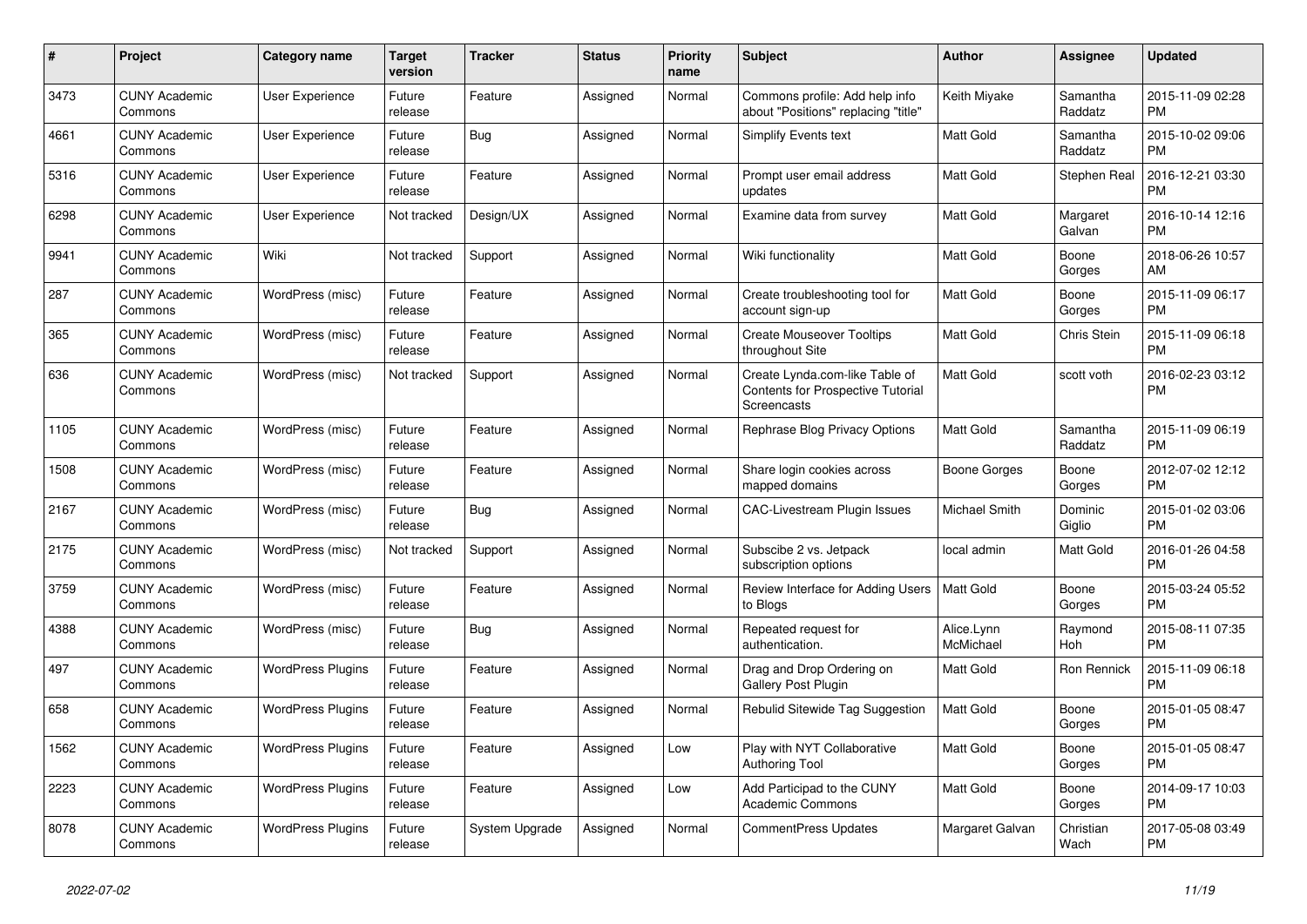| ∦     | Project                         | <b>Category name</b>     | <b>Target</b><br>version | <b>Tracker</b> | <b>Status</b> | <b>Priority</b><br>name | Subject                                                                                                                                      | <b>Author</b>          | <b>Assignee</b>     | <b>Updated</b>                |
|-------|---------------------------------|--------------------------|--------------------------|----------------|---------------|-------------------------|----------------------------------------------------------------------------------------------------------------------------------------------|------------------------|---------------------|-------------------------------|
| 13946 | <b>CUNY Academic</b><br>Commons | <b>WordPress Plugins</b> | 2.1.0                    | Support        | Assigned      | Normal                  | Custom Embed handler For<br>OneDrive files                                                                                                   | scott voth             | Raymond<br>Hoh      | 2022-05-26 10:46<br>AM        |
| 412   | <b>CUNY Academic</b><br>Commons | <b>WordPress Themes</b>  | Future<br>release        | Feature        | Assigned      | Normal                  | <b>Featured Themes</b>                                                                                                                       | <b>Matt Gold</b>       | Dominic<br>Giglio   | 2015-01-05 08:44<br><b>PM</b> |
| 3492  | <b>CUNY Academic</b><br>Commons | <b>WordPress Themes</b>  | Future<br>release        | Support        | Assigned      | Normal                  | Add CBOX theme to the<br>Commons                                                                                                             | scott voth             | Raymond<br>Hoh      | 2014-10-08 05:55<br><b>PM</b> |
| 4986  | <b>CUNY Academic</b><br>Commons | ZenDesk                  | Not tracked              | Support        | Assigned      | Normal                  | Prepare documentation for<br>Zendesk re web widget                                                                                           | <b>Matt Gold</b>       | Samantha<br>Raddatz | 2016-02-25 03:09<br><b>PM</b> |
| 2571  | NYCDH Community<br>Site         |                          |                          | Feature        | Assigned      | Normal                  | Add Google custom search box to<br>homepage                                                                                                  | <b>Mark Newton</b>     | Raymond<br>Hoh      | 2013-05-18 07:49<br><b>PM</b> |
| 2574  | <b>NYCDH Community</b><br>Site  |                          |                          | Feature        | Assigned      | Normal                  | Add Way to Upload Files to<br>Groups                                                                                                         | <b>Mark Newton</b>     | Raymond<br>Hoh      | 2013-05-18 07:46<br><b>PM</b> |
| 2577  | NYCDH Community<br>Site         |                          |                          | Feature        | Assigned      | Low                     | Investigate Potential to Add Links<br>to the Forum                                                                                           | <b>Mark Newton</b>     | Alex Gil            | 2013-05-16 09:40<br><b>PM</b> |
| 2618  | NYCDH Community<br>Site         |                          |                          | Bug            | Assigned      | Low                     | Mark blogs as spam when created<br>by users marked as spam                                                                                   | Matt Gold              | Boone<br>Gorges     | 2013-06-09 11:38<br>PM.       |
| 8992  | NYCDH Community<br>Site         |                          |                          | Bug            | Assigned      | Normal                  | Multiple RBE error reports                                                                                                                   | <b>Matt Gold</b>       | Raymond<br>Hoh      | 2017-12-11 05:43<br><b>PM</b> |
| 5298  | <b>CUNY Academic</b><br>Commons |                          | Not tracked              | Publicity      | <b>New</b>    | Normal                  | Survey Pop-Up Text                                                                                                                           | Samantha Raddatz       | Samantha<br>Raddatz | 2016-03-22 12:27<br><b>PM</b> |
| 6665  | <b>CUNY Academic</b><br>Commons |                          | Not tracked              | Publicity      | <b>New</b>    | Normal                  | Dead Link in 1.10 announcement<br>post                                                                                                       | Paige Dupont           | Stephen Real        | 2016-12-01 03:11<br><b>PM</b> |
| 8607  | <b>CUNY Academic</b><br>Commons |                          | Not tracked              | Support        | <b>New</b>    | Normal                  | Paypal?                                                                                                                                      | Marilyn Weber          | Matt Gold           | 2018-05-15 01:37<br><b>PM</b> |
| 9908  | <b>CUNY Academic</b><br>Commons |                          | Not tracked              | Feature        | <b>New</b>    | Normal                  | Is it possible to send email<br>updates to users (or an email<br>address not on the list) for only a<br>single page AFTER being<br>prompted? | <b>Michael Shields</b> | scott voth          | 2018-06-11 01:34<br><b>PM</b> |
| 11392 | <b>CUNY Academic</b><br>Commons |                          | Future<br>release        | Bug            | New           | Normal                  | Migrate users away from<br><b>StatPress</b>                                                                                                  | Boone Gorges           |                     | 2019-04-23 03:53<br><b>PM</b> |
| 11393 | <b>CUNY Academic</b><br>Commons |                          | Not tracked              | Publicity      | <b>New</b>    | Normal                  | After 1.15 release, ceate a hero<br>slide and post about adding a site<br>to a group                                                         | scott voth             | Patrick<br>Sweeney  | 2019-05-14 10:32<br>AM        |
| 11879 | <b>CUNY Academic</b><br>Commons |                          | Not tracked              | <b>Bug</b>     | New           | Normal                  | Hypothesis comments appearing<br>on multiple, different pdfs across<br>blogs                                                                 | Laurie Hurson          | Laurie Hurson       | 2019-09-19 02:39<br><b>PM</b> |
| 12328 | <b>CUNY Academic</b><br>Commons |                          | Not tracked              | Support        | New           | Normal                  | Sign up Code for Non-CUNY<br>Faculty                                                                                                         | Laurie Hurson          |                     | 2020-01-28 10:25<br>AM        |
| 12352 | <b>CUNY Academic</b><br>Commons |                          | Not tracked              | Support        | <b>New</b>    | Normal                  | "posts list" page builder block<br>option                                                                                                    | Marilyn Weber          |                     | 2020-02-03 01:29<br><b>PM</b> |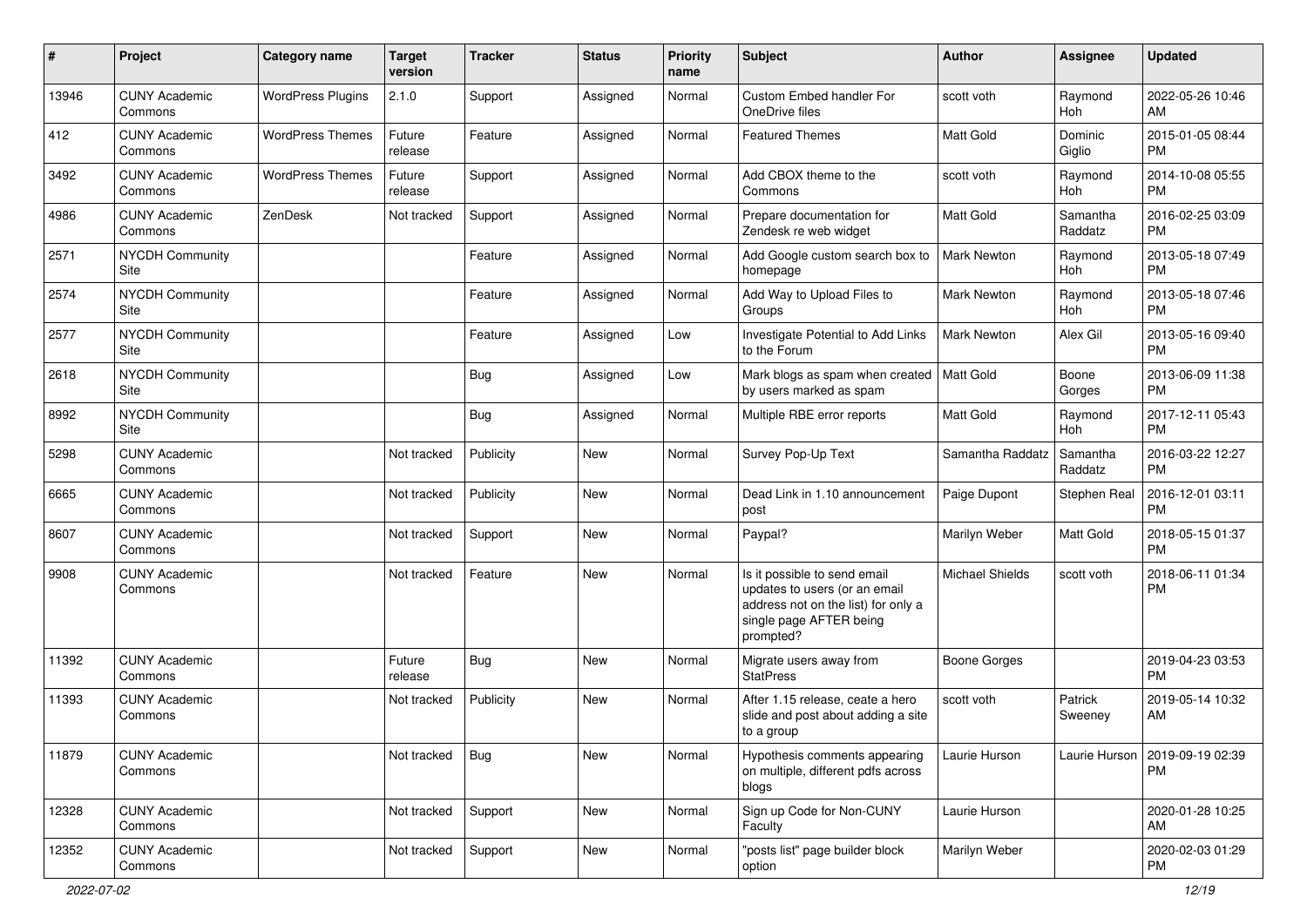| ∦     | Project                         | <b>Category name</b> | <b>Target</b><br>version | <b>Tracker</b> | <b>Status</b> | <b>Priority</b><br>name | Subject                                                                                    | <b>Author</b>           | <b>Assignee</b> | <b>Updated</b>                |
|-------|---------------------------------|----------------------|--------------------------|----------------|---------------|-------------------------|--------------------------------------------------------------------------------------------|-------------------------|-----------------|-------------------------------|
| 12911 | <b>CUNY Academic</b><br>Commons |                      | Not tracked              | Feature        | New           | Normal                  | Block access to xmlrpc.php based<br>on User-Agent                                          | Boone Gorges            | Boone<br>Gorges | 2020-06-09 05:12<br><b>PM</b> |
| 13286 | <b>CUNY Academic</b><br>Commons |                      | Not tracked              | Support        | New           | Normal                  | problem connecting with<br>WordPress app                                                   | Marilyn Weber           | Raymond<br>Hoh  | 2020-09-08 11:16<br>AM        |
| 13949 | <b>CUNY Academic</b><br>Commons |                      | Not tracked              | Bug            | New           | Normal                  | Continued debugging of runaway<br>MySQL connections                                        | Matt Gold               | Boone<br>Gorges | 2021-09-14 10:42<br>AM        |
| 14394 | <b>CUNY Academic</b><br>Commons |                      | Not tracked              | Feature        | New           | Normal                  | Commons News Site - redesign                                                               | scott voth              | scott voth      | 2021-09-14 10:46<br>AM        |
| 14475 | <b>CUNY Academic</b><br>Commons |                      | Not tracked              | Publicity      | New           | Normal                  | OER Showcase Page                                                                          | Laurie Hurson           | Laurie Hurson   | 2021-09-14 10:46<br>AM        |
| 14792 | <b>CUNY Academic</b><br>Commons |                      |                          | Bug            | New           | Normal                  | Inconsistent email notifications<br>from gravity forms                                     | Raffi<br>Khatchadourian |                 | 2021-10-04 01:50<br><b>PM</b> |
| 14936 | <b>CUNY Academic</b><br>Commons |                      |                          | Bug            | New           | Normal                  | Commons websites blocked by<br>SPS campus network                                          | Laurie Hurson           |                 | 2021-11-03 03:57<br><b>PM</b> |
| 14940 | <b>CUNY Academic</b><br>Commons |                      |                          | <b>Bug</b>     | New           | Normal                  | Discrepancy between Commons<br>profile "sites" and actual # of sites                       | Laurie Hurson           |                 | 2021-11-08 11:09<br>AM        |
| 15045 | <b>CUNY Academic</b><br>Commons |                      |                          | Support        | New           | Normal                  | no result for KCeL in the search<br>box on the commons                                     | Marilyn Weber           |                 | 2021-12-10 11:29<br>AM        |
| 15565 | <b>CUNY Academic</b><br>Commons |                      |                          | Support        | New           | Normal                  | Events - send updates to an email<br>listserv                                              | Marilyn Weber           |                 | 2022-03-10 01:06<br><b>PM</b> |
| 15685 | <b>CUNY Academic</b><br>Commons |                      |                          | Support        | New           | High                    | problem with chrome?                                                                       | Marilyn Weber           |                 | 2022-04-25 03:40<br><b>PM</b> |
| 15757 | <b>CUNY Academic</b><br>Commons |                      |                          | <b>Bug</b>     | New           | Normal                  | Members # do not match                                                                     | Laurie Hurson           |                 | 2022-03-30 04:52<br><b>PM</b> |
| 15816 | <b>CUNY Academic</b><br>Commons |                      | Not tracked              | Support        | New           | Normal                  | slow loading at SPS                                                                        | Marilyn Weber           |                 | 2022-04-05 01:26<br><b>PM</b> |
| 15883 | <b>CUNY Academic</b><br>Commons |                      | 2.1.0                    | Feature        | New           | Normal                  | Release BPGES update                                                                       | <b>Boone Gorges</b>     | Boone<br>Gorges | 2022-05-26 10:39<br>AM        |
| 16294 | <b>CUNY Academic</b><br>Commons |                      |                          | <b>Bug</b>     | New           | Urgent                  | CAC is down                                                                                | Raffi<br>Khatchadourian |                 | 2022-06-27 02:00<br><b>PM</b> |
| 16307 | <b>CUNY Academic</b><br>Commons |                      |                          | Bug            | New           | Normal                  | Add brief messaging to<br>accept/decline group membership<br>requests                      | <b>Matt Gold</b>        | Boone<br>Gorges | 2022-06-27 06:13<br><b>PM</b> |
| 16318 | <b>CUNY Academic</b><br>Commons |                      |                          | <b>Bug</b>     | New           | Normal                  | Unable to Access block editor or<br>embed YouTube videos in new<br>pages, in one site only | Syelle Graves           |                 | 2022-07-01 06:53<br><b>PM</b> |
| 10839 | <b>CUNY Academic</b><br>Commons | About page           | Not tracked              | Support        | New           | Normal                  | <b>Mission Statement Needs</b><br>Revision                                                 | scott voth              | Matt Gold       | 2018-12-26 10:58<br>AM        |
| 4972  | <b>CUNY Academic</b><br>Commons | Analytics            | Not tracked              | Bug            | New           | Normal                  | <b>Newsletter Analytics</b>                                                                | Stephen Real            | Matt Gold       | 2015-12-09 12:54<br><b>PM</b> |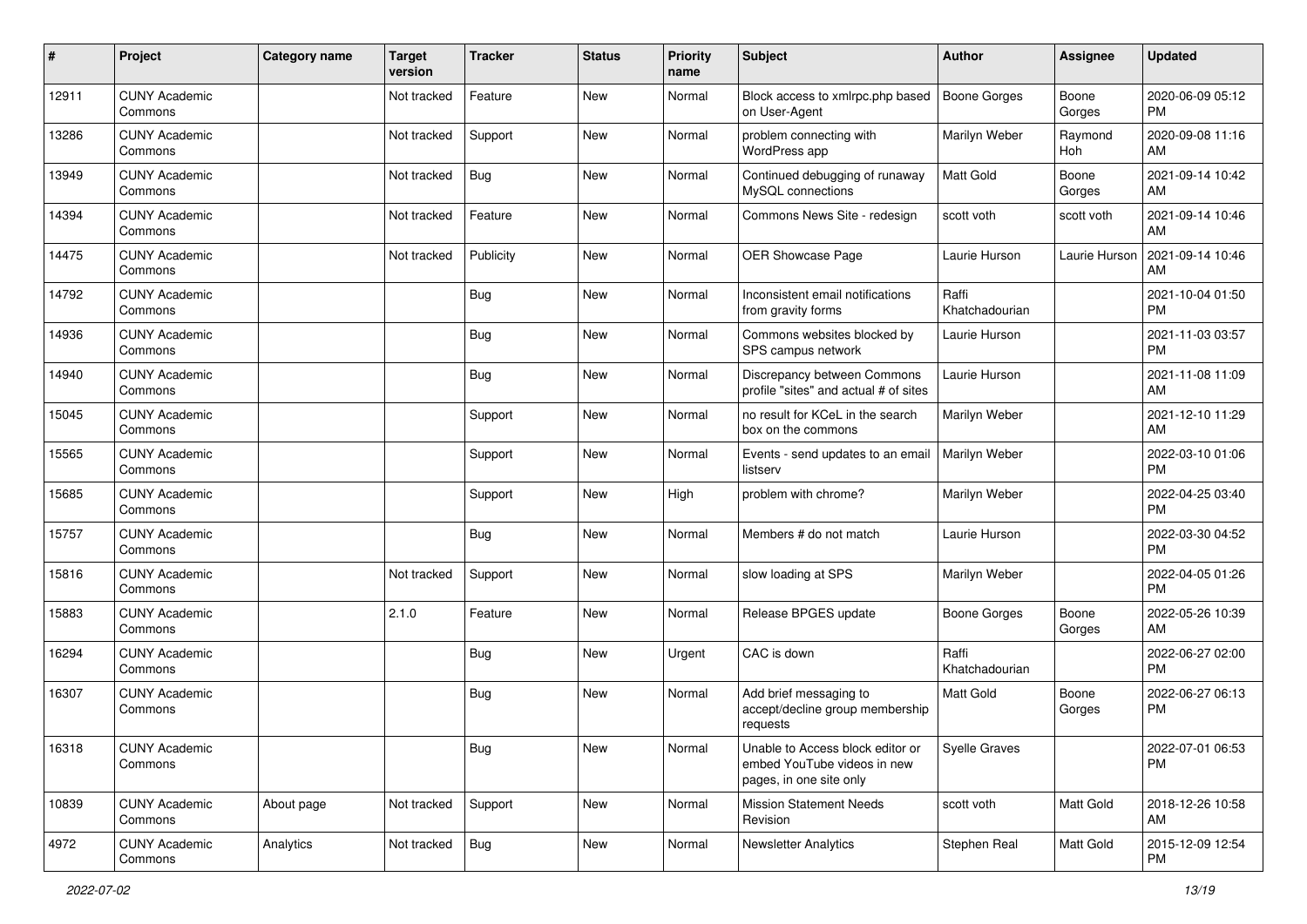| $\#$  | Project                         | <b>Category name</b>      | <b>Target</b><br>version | <b>Tracker</b> | <b>Status</b> | Priority<br>name | <b>Subject</b>                                                                            | <b>Author</b>           | <b>Assignee</b>     | <b>Updated</b>                |
|-------|---------------------------------|---------------------------|--------------------------|----------------|---------------|------------------|-------------------------------------------------------------------------------------------|-------------------------|---------------------|-------------------------------|
| 5679  | <b>CUNY Academic</b><br>Commons | Analytics                 | Not tracked              | Feature        | New           | Normal           | Logged In Users for GA                                                                    | Valerie Townsend        | Valerie<br>Townsend | 2016-06-11 09:49<br>AM        |
| 15210 | <b>CUNY Academic</b><br>Commons | Analytics                 | Not tracked              | Design/UX      | New           | Normal           | Google Analytics improvements                                                             | Colin McDonald          | Boone<br>Gorges     | 2022-05-24 10:47<br>AM        |
| 7022  | <b>CUNY Academic</b><br>Commons | Announcements             | Future<br>release        | Bug            | <b>New</b>    | Normal           | Sitewide announcements should<br>be displayed on, and dismissable<br>from, mapped domains | Boone Gorges            | Boone<br>Gorges     | 2018-03-22 10:18<br>AM        |
| 4635  | <b>CUNY Academic</b><br>Commons | Authentication            | Future<br>release        | Feature        | New           | Normal           | Allow non-WP authentication                                                               | Boone Gorges            | Sonja Leix          | 2019-03-01 02:05<br><b>PM</b> |
| 9720  | <b>CUNY Academic</b><br>Commons | Authentication            | Future<br>release        | Feature        | <b>New</b>    | Normal           | The Commons should be an<br>oAuth provider                                                | Boone Gorges            |                     | 2019-03-01 02:04<br><b>PM</b> |
| 6078  | <b>CUNY Academic</b><br>Commons | <b>Blogs (BuddyPress)</b> | Future<br>release        | Feature        | <b>New</b>    | Normal           | <b>Explore Adding Network Blog</b><br>Metadata Plugin                                     | Luke Waltzer            | Luke Waltzer        | 2016-10-11 10:29<br><b>PM</b> |
| 8835  | <b>CUNY Academic</b><br>Commons | <b>Blogs (BuddyPress)</b> | Future<br>release        | Feature        | <b>New</b>    | Normal           | Extend cuny is shortlinks to sites                                                        | Luke Waltzer            | Boone<br>Gorges     | 2022-04-26 11:59<br>AM        |
| 7624  | <b>CUNY Academic</b><br>Commons | BuddyPress (misc)         | Future<br>release        | Design/UX      | <b>New</b>    | Normal           | <b>BP</b> Notifications                                                                   | Luke Waltzer            | Paige Dupont        | 2017-02-08 10:43<br><b>PM</b> |
| 11243 | <b>CUNY Academic</b><br>Commons | BuddyPress (misc)         | Future<br>release        | Bug            | <b>New</b>    | Normal           | Audit bp-custom.php                                                                       | Raymond Hoh             | Raymond<br>Hoh      | 2022-04-26 11:59<br>AM        |
| 4226  | <b>CUNY Academic</b><br>Commons | <b>BuddyPress Docs</b>    | Future<br>release        | Design/UX      | <b>New</b>    | Normal           | Add option to connect a Doc with<br>a Group                                               | Samantha Raddatz        | Samantha<br>Raddatz | 2015-09-09 04:08<br><b>PM</b> |
| 6389  | <b>CUNY Academic</b><br>Commons | <b>BuddyPress Docs</b>    | Future<br>release        | Feature        | New           | Low              | Make Discussion Area Visible<br>When Editing a Doc                                        | Luke Waltzer            | Boone<br>Gorges     | 2016-10-21 04:16<br><b>PM</b> |
| 13466 | <b>CUNY Academic</b><br>Commons | Cavalcade                 | Future<br>release        | Feature        | New           | Normal           | Automated cleanup for duplicate<br>Cavalcade tasks                                        | Boone Gorges            | Boone<br>Gorges     | 2020-10-13 05:24<br><b>PM</b> |
| 10226 | <b>CUNY Academic</b><br>Commons | Courses                   | Future<br>release        | Feature        | New           | Normal           | Add "My Courses" to drop down<br>list                                                     | scott voth              | Boone<br>Gorges     | 2021-11-19 12:42<br><b>PM</b> |
| 11789 | <b>CUNY Academic</b><br>Commons | Courses                   | Future<br>release        | Feature        | New           | Normal           | Ability to remove item from<br>Courses list                                               | Laurie Hurson           | Sonja Leix          | 2019-09-24 12:28<br><b>PM</b> |
| 12438 | <b>CUNY Academic</b><br>Commons | Courses                   | Not tracked              | <b>Bug</b>     | New           | Normal           | Site appearing twice                                                                      | Laurie Hurson           | Boone<br>Gorges     | 2020-02-18 01:34<br><b>PM</b> |
| 9420  | <b>CUNY Academic</b><br>Commons | cuny.is                   | Not tracked              | Feature        | <b>New</b>    | Normal           | Request for http://cuny.is/streams                                                        | Raffi<br>Khatchadourian | Marilyn<br>Weber    | 2018-04-02 10:08<br>AM        |
| 10439 | <b>CUNY Academic</b><br>Commons | Design                    | 2.1.0                    | Design/UX      | <b>New</b>    | Normal           | Create Style Guide for Commons                                                            | Sonja Leix              | Sara Cannon         | 2022-06-28 01:43<br><b>PM</b> |
| 16199 | <b>CUNY Academic</b><br>Commons | <b>Directories</b>        | 2.0.3                    | Bug            | New           | Normal           | Removed "Semester" Filter from<br><b>Courses Directory</b>                                | Laurie Hurson           | Boone<br>Gorges     | 2022-06-29 11:32<br>AM        |
| 4225  | <b>CUNY Academic</b><br>Commons | DiRT Integration          | Future<br>release        | Design/UX      | <b>New</b>    | Normal           | Add information to DIRT page (in<br>Create a Group)                                       | Samantha Raddatz        | Matt Gold           | 2015-06-26 03:14<br><b>PM</b> |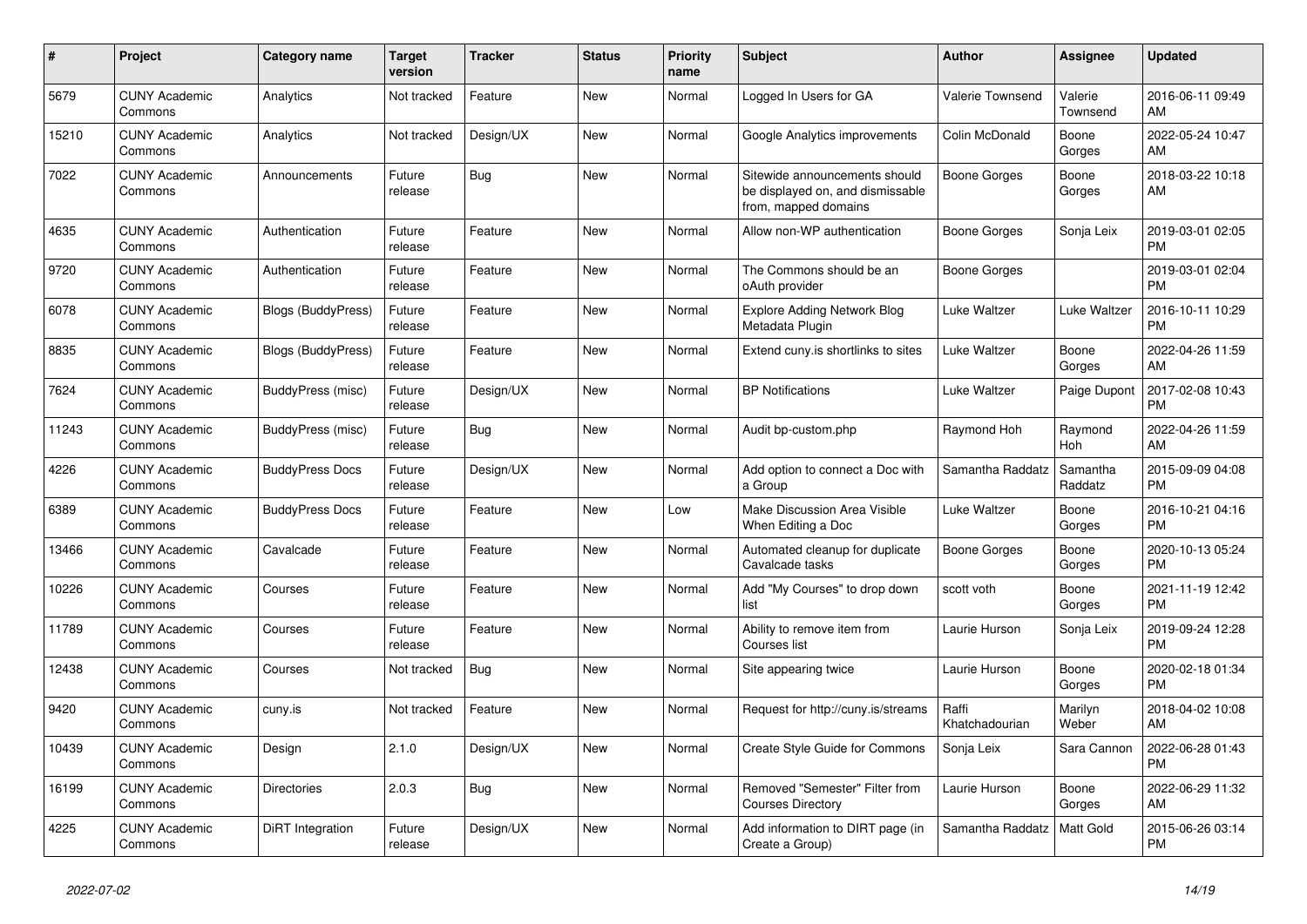| #     | Project                         | <b>Category name</b>       | <b>Target</b><br>version | <b>Tracker</b> | <b>Status</b> | <b>Priority</b><br>name | <b>Subject</b>                                                                      | <b>Author</b>       | <b>Assignee</b>   | <b>Updated</b>                |
|-------|---------------------------------|----------------------------|--------------------------|----------------|---------------|-------------------------|-------------------------------------------------------------------------------------|---------------------|-------------------|-------------------------------|
| 14496 | <b>CUNY Academic</b><br>Commons | Domain Mapping             | Future<br>release        | Bug            | <b>New</b>    | Normal                  | Mapped domain SSO uses<br>third-party cookies                                       | Raymond Hoh         | Raymond<br>Hoh    | 2021-05-24 04:03<br><b>PM</b> |
| 1166  | <b>CUNY Academic</b><br>Commons | <b>Email Invitations</b>   | Future<br>release        | Feature        | New           | Low                     | Better organizational tools for Sent   Boone Gorges<br>Invites                      |                     | Boone<br>Gorges   | 2015-11-09 06:02<br><b>PM</b> |
| 1167  | <b>CUNY Academic</b><br>Commons | <b>Email Invitations</b>   | Future<br>release        | Feature        | New           | Low                     | Allow email invitations to be resent                                                | <b>Boone Gorges</b> | Boone<br>Gorges   | 2015-11-12 12:53<br>AM        |
| 5992  | <b>CUNY Academic</b><br>Commons | <b>Email Notifications</b> | Future<br>release        | Feature        | New           | Normal                  | Changing the From line of<br>autogenerated blog emails                              | Marilyn Weber       |                   | 2018-09-27 05:19<br><b>PM</b> |
| 12042 | <b>CUNY Academic</b><br>Commons | <b>Email Notifications</b> | Future<br>release        | Feature        | New           | Normal                  | Improved error logging for BPGES<br>send queue                                      | Boone Gorges        | Boone<br>Gorges   | 2021-11-19 12:25<br><b>PM</b> |
| 4481  | <b>CUNY Academic</b><br>Commons | Events                     | Future<br>release        | Feature        | New           | Normal                  | Group admins/mods should have<br>the ability to unlink an event from<br>the group   | <b>Boone Gorges</b> | Boone<br>Gorges   | 2017-04-24 03:53<br>PM.       |
| 4592  | <b>CUNY Academic</b><br>Commons | Events                     | Future<br>release        | Design/UX      | New           | Normal                  | Event Creation - Venue Dropdown<br>Slow                                             | Samantha Raddatz    | Boone<br>Gorges   | 2015-09-14 04:56<br><b>PM</b> |
| 6749  | <b>CUNY Academic</b><br>Commons | Events                     | Future<br>release        | Bug            | New           | Low                     | BPEO iCal request can trigger<br>very large number of DB queries                    | Boone Gorges        | Raymond<br>Hoh    | 2016-11-15 10:09<br><b>PM</b> |
| 11531 | <b>CUNY Academic</b><br>Commons | Events                     | Future<br>release        | Feature        | New           | Normal                  | Main Events calendar should<br>include non-public events that<br>user has access to | scott voth          | Boone<br>Gorges   | 2019-06-11 10:00<br>AM        |
| 3580  | <b>CUNY Academic</b><br>Commons | Group Blogs                | Future<br>release        | Feature        | <b>New</b>    | Normal                  | Multiple blogs per group                                                            | Boone Gorges        | Boone<br>Gorges   | 2018-02-20 02:02<br>PM.       |
| 11834 | <b>CUNY Academic</b><br>Commons | <b>Group Files</b>         | Future<br>release        | Feature        | New           | Normal                  | Improved tools for managing<br>group file folders                                   | Boone Gorges        | Sonja Leix        | 2019-09-06 03:55<br><b>PM</b> |
| 12091 | <b>CUNY Academic</b><br>Commons | <b>Group Files</b>         | Future<br>release        | Feature        | New           | Normal                  | Improved pre-upload file validation<br>for bp-group-documents                       | <b>Boone Gorges</b> | Boone<br>Gorges   | 2019-11-14 01:21<br><b>PM</b> |
| 3059  | <b>CUNY Academic</b><br>Commons | Group Forums               | Future<br>release        | Design/UX      | <b>New</b>    | Normal                  | Forum Post Permissable Content<br><b>Explanatory Text</b>                           | Chris Stein         | Chris Stein       | 2015-04-02 11:27<br>AM        |
| 7928  | <b>CUNY Academic</b><br>Commons | Group Forums               | Not tracked              | Bug            | <b>New</b>    | Normal                  | Duplicate Forum post                                                                | Luke Waltzer        | Raymond<br>Hoh    | 2017-04-11 09:27<br><b>PM</b> |
| 13199 | <b>CUNY Academic</b><br>Commons | Group Forums               | Future<br>release        | Feature        | New           | Normal                  | Favoring Groups over bbPress<br>plugin                                              | Colin McDonald      | Colin<br>McDonald | 2021-11-19 12:28<br><b>PM</b> |
| 13358 | <b>CUNY Academic</b><br>Commons | Group Forums               | Future<br>release        | Feature        | New           | Normal                  | Improved UI for group forum<br>threading settings                                   | Boone Gorges        | Raymond<br>Hoh    | 2021-11-19 12:27<br><b>PM</b> |
| 13457 | <b>CUNY Academic</b><br>Commons | Group Forums               | 2.0.3                    | <b>Bug</b>     | New           | High                    | Forum post not sending<br>notifications                                             | Filipa Calado       | Raymond<br>Hoh    | 2022-06-29 11:32<br>AM        |
| 13370 | <b>CUNY Academic</b><br>Commons | Group Library              | Future<br>release        | Feature        | New           | Normal                  | Library bulk deletion and folder<br>editing                                         | Colin McDonald      | Boone<br>Gorges   | 2020-10-13 10:41<br>AM        |
| 13650 | <b>CUNY Academic</b><br>Commons | Group Library              | Future<br>release        | Feature        | New           | Normal                  | Forum Attachments in Group<br>Library                                               | Laurie Hurson       |                   | 2021-11-19 12:30<br><b>PM</b> |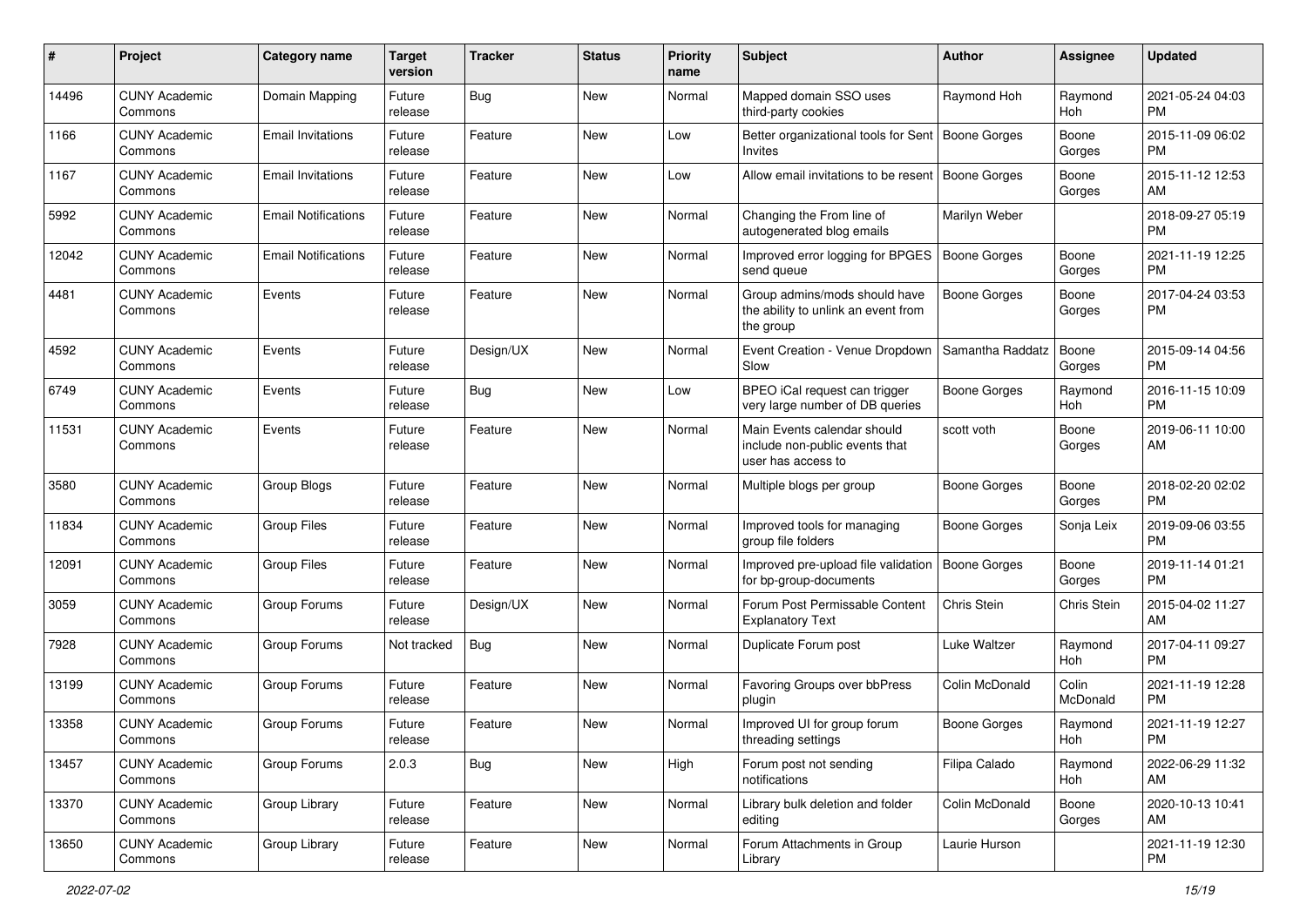| #     | Project                         | <b>Category name</b>           | <b>Target</b><br>version | <b>Tracker</b> | <b>Status</b> | Priority<br>name | <b>Subject</b>                                                                             | Author              | <b>Assignee</b>     | <b>Updated</b>                |
|-------|---------------------------------|--------------------------------|--------------------------|----------------|---------------|------------------|--------------------------------------------------------------------------------------------|---------------------|---------------------|-------------------------------|
| 14309 | <b>CUNY Academic</b><br>Commons | Group Library                  | Future<br>release        | Feature        | <b>New</b>    | Normal           | Better handling of<br>bp_group_document file download<br>attempts when file is not present | <b>Boone Gorges</b> | Boone<br>Gorges     | 2021-11-19 12:28<br><b>PM</b> |
| 11883 | <b>CUNY Academic</b><br>Commons | Help/Codex                     | Not tracked              | Support        | <b>New</b>    | Normal           | Need Embedding Help Page<br>Update (Tableau)                                               | Anthony Wheeler     | scott voth          | 2019-09-24 08:49<br>AM        |
| 12392 | <b>CUNY Academic</b><br>Commons | Help/Codex                     | Not tracked              | Documentation  | New           | Normal           | Updates to Common Commons<br>Questions on Help Page                                        | scott voth          | Margaret<br>Galvan  | 2020-02-11 10:53<br>AM        |
| 10580 | <b>CUNY Academic</b><br>Commons | Information<br>Architecture    | Future<br>release        | Design/UX      | New           | Normal           | Primary nav item review                                                                    | <b>Boone Gorges</b> | Sara Cannon         | 2022-06-28 01:29<br><b>PM</b> |
| 13891 | <b>CUNY Academic</b><br>Commons | Internal Tools and<br>Workflow | 2.1.0                    | Feature        | <b>New</b>    | Normal           | Migrate automated linting to<br>GitHub Actions                                             | Boone Gorges        | Jeremy Felt         | 2022-06-29 11:13<br>AM        |
| 15194 | <b>CUNY Academic</b><br>Commons | Internal Tools and<br>Workflow | 2.1.0                    | Feature        | <b>New</b>    | Normal           | PHPCS sniff for un-restored<br>switch_to_blog() calls                                      | Boone Gorges        | Jeremy Felt         | 2022-05-26 10:45<br>AM        |
| 12382 | <b>CUNY Academic</b><br>Commons | Membership                     | Not tracked              | Support        | New           | Normal           | Email request change                                                                       | Marilyn Weber       | Marilyn<br>Weber    | 2020-02-06 12:56<br><b>PM</b> |
| 3565  | <b>CUNY Academic</b><br>Commons | My Commons                     | Not tracked              | Documentation  | <b>New</b>    | Normal           | Load Newest inconsistencies                                                                | Chris Stein         | scott voth          | 2015-11-09 01:16<br><b>PM</b> |
| 4535  | <b>CUNY Academic</b><br>Commons | My Commons                     | Future<br>release        | <b>Bug</b>     | <b>New</b>    | Low              | My Commons filter issue                                                                    | scott voth          | Raymond<br>Hoh      | 2015-09-01 11:17<br>AM        |
| 8440  | <b>CUNY Academic</b><br>Commons | Onboarding                     | Not tracked              | <b>Bug</b>     | New           | Normal           | Create Test Email Accounts for<br><b>Onboarding Project</b>                                | Stephen Real        | Stephen Real        | 2017-08-01 09:49<br><b>PM</b> |
| 10794 | <b>CUNY Academic</b><br>Commons | Performance                    | Not tracked              | Bug            | New           | Normal           | Memcached connection<br>occasionally breaks                                                | Boone Gorges        | Boone<br>Gorges     | 2018-12-06 03:30<br><b>PM</b> |
| 14908 | <b>CUNY Academic</b><br>Commons | Performance                    |                          | Bug            | <b>New</b>    | Normal           | Stale object cache on cdev                                                                 | Raymond Hoh         | Boone<br>Gorges     | 2021-12-07 09:45<br>AM        |
| 14787 | <b>CUNY Academic</b><br>Commons | Plugin Packages                | Future<br>release        | Feature        | <b>New</b>    | Normal           | Creating a "Design" plugin<br>package                                                      | Laurie Hurson       | scott voth          | 2022-04-27 04:56<br><b>PM</b> |
| 2753  | <b>CUNY Academic</b><br>Commons | <b>Public Portfolio</b>        | Future<br>release        | Feature        | New           | Normal           | Create actual actual tagification in<br>academic interests and other<br>fields             | Micki Kaufman       | Boone<br>Gorges     | 2015-01-05 08:52<br><b>PM</b> |
| 3048  | <b>CUNY Academic</b><br>Commons | <b>Public Portfolio</b>        | Future<br>release        | Feature        | New           | Low              | Images for rich text profile fields                                                        | Boone Gorges        | Boone<br>Gorges     | 2014-02-19 12:56<br><b>PM</b> |
| 4253  | <b>CUNY Academic</b><br>Commons | <b>Public Portfolio</b>        | Future<br>release        | Design/UX      | <b>New</b>    | Normal           | Encourage users to add portfolio<br>content                                                | Samantha Raddatz    | Samantha<br>Raddatz | 2015-07-07 11:32<br>AM        |
| 4622  | <b>CUNY Academic</b><br>Commons | <b>Public Portfolio</b>        | Future<br>release        | Design/UX      | New           | Normal           | <b>Profile Visibility Settings</b>                                                         | Samantha Raddatz    | Samantha<br>Raddatz | 2015-09-21 12:18<br><b>PM</b> |
| 10354 | <b>CUNY Academic</b><br>Commons | Public Portfolio               | Future<br>release        | Feature        | New           | Normal           | Opt out of Having a Profile Page                                                           | scott voth          | <b>Chris Stein</b>  | 2020-05-12 10:43<br>AM        |
| 11496 | <b>CUNY Academic</b><br>Commons | Public Portfolio               | 1.15.2                   | Support        | New           | Normal           | Replace Twitter Icon on Member<br>Portfolio page                                           | scott voth          | Boone<br>Gorges     | 2019-06-06 01:03<br><b>PM</b> |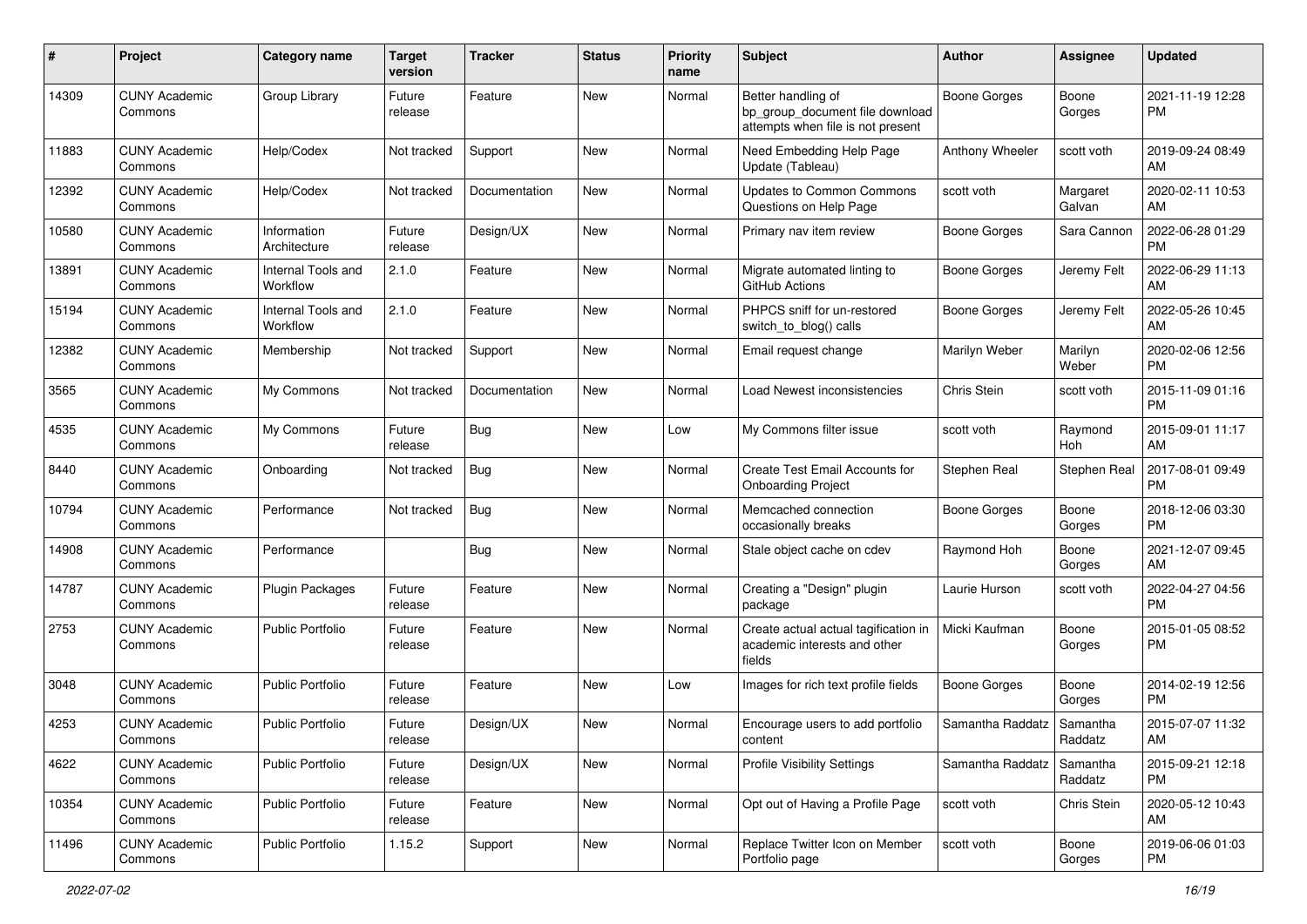| $\pmb{\#}$ | Project                         | <b>Category name</b>     | <b>Target</b><br>version | <b>Tracker</b> | <b>Status</b> | <b>Priority</b><br>name | <b>Subject</b>                                                                                                                                        | <b>Author</b>           | <b>Assignee</b>     | <b>Updated</b>                |
|------------|---------------------------------|--------------------------|--------------------------|----------------|---------------|-------------------------|-------------------------------------------------------------------------------------------------------------------------------------------------------|-------------------------|---------------------|-------------------------------|
| 14184      | <b>CUNY Academic</b><br>Commons | <b>Public Portfolio</b>  | Future<br>release        | Feature        | <b>New</b>    | Normal                  | Centralized mechanism for storing<br>Campus affiliations                                                                                              | <b>Boone Gorges</b>     | Boone<br>Gorges     | 2022-01-04 11:35<br>AM        |
| 3506       | <b>CUNY Academic</b><br>Commons | Publicity                | 1.7                      | Publicity      | <b>New</b>    | Normal                  | Prepare 1.7 email messaging                                                                                                                           | Micki Kaufman           | Micki<br>Kaufman    | 2014-10-01 12:36<br><b>PM</b> |
| 3509       | <b>CUNY Academic</b><br>Commons | Publicity                | 1.7                      | Publicity      | New           | Normal                  | Create 1.7 digital signage imagery                                                                                                                    | Micki Kaufman           | Marilyn<br>Weber    | 2014-10-01 12:40<br><b>PM</b> |
| 9643       | <b>CUNY Academic</b><br>Commons | Publicity                | Not tracked              | Feature        | New           | Normal                  | Create a page on the Commons<br>for logos etc.                                                                                                        | Stephen Real            | Stephen Real        | 2018-04-24 10:53<br>AM        |
| 12247      | <b>CUNY Academic</b><br>Commons | Publicity                | Not tracked              | Support        | New           | Normal                  | <b>Screenshot of First Commons</b><br>Homepage                                                                                                        | scott voth              | scott voth          | 2020-01-14 12:08<br><b>PM</b> |
| 3615       | <b>CUNY Academic</b><br>Commons | Redmine                  | Not tracked              | Feature        | New           | Low                     | Create Redmine issues via email                                                                                                                       | Dominic Giglio          | Boone<br>Gorges     | 2017-11-16 11:36<br>AM        |
| 308        | <b>CUNY Academic</b><br>Commons | Registration             | Future<br>release        | Feature        | New           | Normal                  | Group recommendations for<br>signup process                                                                                                           | Boone Gorges            | Samantha<br>Raddatz | 2015-11-09 05:07<br><b>PM</b> |
| 11860      | <b>CUNY Academic</b><br>Commons | Registration             | Future<br>release        | Feature        | <b>New</b>    | Normal                  | <b>Ensure Students Are Aware They</b><br>Can Use Aliases At Registration                                                                              | scott voth              |                     | 2019-09-24 08:46<br>AM        |
| 13430      | <b>CUNY Academic</b><br>Commons | Reply By Email           | Not tracked              | Bug            | <b>New</b>    | Normal                  | Delay in RBE                                                                                                                                          | Luke Waltzer            | Raymond<br>Hoh      | 2020-10-13 11:16<br>AM        |
| 16177      | <b>CUNY Academic</b><br>Commons | Reply By Email           |                          | Bug            | <b>New</b>    | Normal                  | Switch to Inbound mode for RBE                                                                                                                        | Raymond Hoh             | Raymond<br>Hoh      | 2022-05-30 04:32<br><b>PM</b> |
| 9729       | <b>CUNY Academic</b><br>Commons | <b>SEO</b>               | Not tracked              | Support        | New           | Normal                  | 503 Errors showing on<br>newlaborforum.cuny.edu                                                                                                       | Diane Krauthamer        | Raymond<br>Hoh      | 2018-05-22 04:48<br><b>PM</b> |
| 13048      | <b>CUNY Academic</b><br>Commons | Shortcodes and<br>embeds | Future<br>release        | Feature        | New           | Normal                  | Jupyter Notebooks support                                                                                                                             | Boone Gorges            |                     | 2020-07-14 11:46<br>AM        |
| 13331      | <b>CUNY Academic</b><br>Commons | Site cloning             | Future<br>release        | Bug            | New           | Normal                  | Combine Site Template and Clone<br>operations                                                                                                         | Boone Gorges            | Jeremy Felt         | 2021-11-19 12:39<br><b>PM</b> |
| 5050       | <b>CUNY Academic</b><br>Commons | Social Paper             | Future<br>release        | Feature        | New           | Low                     | Making comments visible in SP<br>editing mode (SP suggestion #1)                                                                                      | Marilyn Weber           | Samantha<br>Raddatz | 2019-09-17 11:10<br><b>PM</b> |
| 5052       | <b>CUNY Academic</b><br>Commons | Social Paper             | Future<br>release        | Feature        | <b>New</b>    | Low                     | Sentence by sentence or line by<br>line comments (SP suggestion #3)                                                                                   | Marilyn Weber           | Boone<br>Gorges     | 2016-02-11 10:24<br><b>PM</b> |
| 5053       | <b>CUNY Academic</b><br>Commons | Social Paper             | Future<br>release        | Feature        | <b>New</b>    | Low                     | Scrollable menu to add readers<br>(SP suggestion #4)                                                                                                  | Marilyn Weber           | Samantha<br>Raddatz | 2016-04-21 05:21<br><b>PM</b> |
| 5058       | <b>CUNY Academic</b><br>Commons | Social Paper             | Future<br>release        | Feature        | <b>New</b>    | Low                     | Can there be a clearer signal that<br>even when comments have<br>already been made you add<br>comments by clicking on the side?<br>(SP suggestion #5) | Marilyn Weber           | Samantha<br>Raddatz | 2016-02-11 10:24<br><b>PM</b> |
| 5182       | <b>CUNY Academic</b><br>Commons | Social Paper             | Future<br>release        | Design/UX      | <b>New</b>    | Normal                  | "Publishing" a private paper on<br>social paper?                                                                                                      | Raffi<br>Khatchadourian | Boone<br>Gorges     | 2016-10-13 04:12<br><b>PM</b> |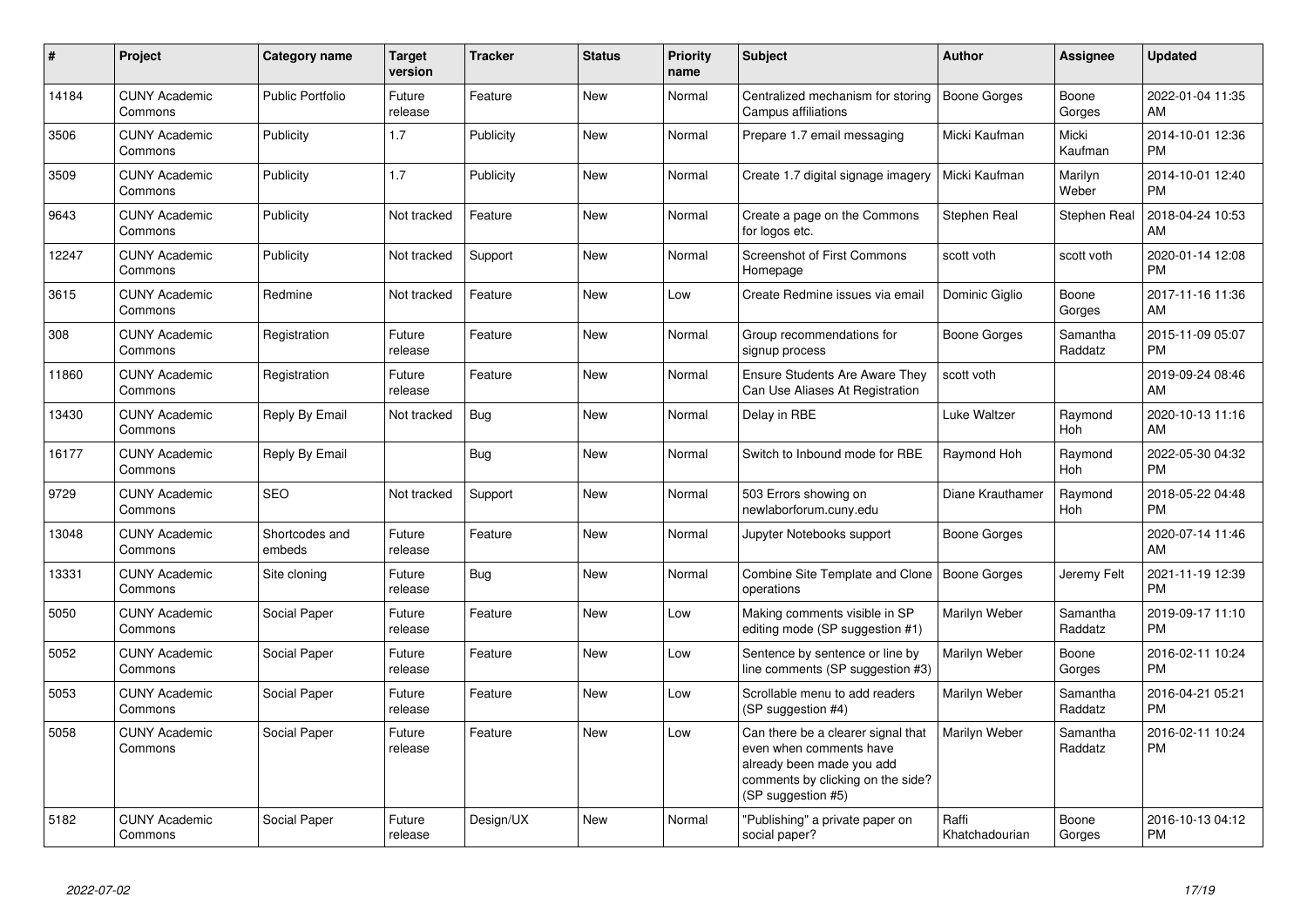| $\pmb{\sharp}$ | Project                         | <b>Category name</b> | Target<br>version | <b>Tracker</b> | <b>Status</b> | <b>Priority</b><br>name | <b>Subject</b>                                                                                               | <b>Author</b>           | <b>Assignee</b>     | <b>Updated</b>                |
|----------------|---------------------------------|----------------------|-------------------|----------------|---------------|-------------------------|--------------------------------------------------------------------------------------------------------------|-------------------------|---------------------|-------------------------------|
| 5183           | <b>CUNY Academic</b><br>Commons | Social Paper         | Future<br>release | Design/UX      | <b>New</b>    | Normal                  | Creating a new paper when<br>viewing an existing paper                                                       | Raffi<br>Khatchadourian | Samantha<br>Raddatz | 2016-02-02 12:09<br><b>PM</b> |
| 5199           | <b>CUNY Academic</b><br>Commons | Social Paper         | Future<br>release | Feature        | <b>New</b>    | Normal                  | add tables to the SP editor                                                                                  | Marilyn Weber           |                     | 2016-10-24 11:27<br>AM        |
| 5205           | <b>CUNY Academic</b><br>Commons | Social Paper         | Future<br>release | Feature        | New           | Normal                  | Social Paper folders                                                                                         | Marilyn Weber           |                     | 2016-02-11 10:24<br><b>PM</b> |
| 5282           | <b>CUNY Academic</b><br>Commons | Social Paper         | Future<br>release | Bug            | New           | Normal                  | Replying via email directs to paper<br>but not individual comment.                                           | Marilyn Weber           | Raymond<br>Hoh      | 2016-03-02 01:48<br><b>PM</b> |
| 5397           | <b>CUNY Academic</b><br>Commons | Social Paper         | Future<br>release | Feature        | New           | Normal                  | frustrating to have to<br>enable/disable in SP                                                               | Marilyn Weber           | Samantha<br>Raddatz | 2016-04-20 03:39<br><b>PM</b> |
| 5488           | <b>CUNY Academic</b><br>Commons | Social Paper         | Future<br>release | Bug            | New           | Normal                  | Add a "last edited by" field to<br>Social Paper group directories                                            | Boone Gorges            |                     | 2016-04-21 10:05<br><b>PM</b> |
| 5489           | <b>CUNY Academic</b><br>Commons | Social Paper         | Future<br>release | Feature        | <b>New</b>    | Normal                  | Asc/desc sorting for Social Paper<br>directories                                                             | Boone Gorges            |                     | 2016-04-21 10:06<br><b>PM</b> |
| 7663           | <b>CUNY Academic</b><br>Commons | Social Paper         | Future<br>release | Bug            | <b>New</b>    | Normal                  | Social Paper notifications not<br>formatted correctly on secondary<br>sites                                  | Boone Gorges            | Boone<br>Gorges     | 2018-04-16 03:52<br>PM        |
| 7981           | <b>CUNY Academic</b><br>Commons | Social Paper         | Future<br>release | Bug            | New           | Normal                  | Social Paper comments should<br>not go to spam                                                               | Luke Waltzer            | Boone<br>Gorges     | 2018-04-16 03:52<br><b>PM</b> |
| 4222           | <b>CUNY Academic</b><br>Commons | User Experience      | Future<br>release | Design/UX      | New           | Normal                  | Add information to 'Delete<br>Account' page                                                                  | Samantha Raddatz        | scott voth          | 2015-06-26 11:35<br><b>AM</b> |
| 3657           | <b>CUNY Academic</b><br>Commons | WordPress (misc)     | Not tracked       | Feature        | New           | Normal                  | Create alert for GC email<br>addresses                                                                       | Matt Gold               | Matt Gold           | 2016-04-14 11:29<br><b>PM</b> |
| 6332           | <b>CUNY Academic</b><br>Commons | WordPress (misc)     | Future<br>release | Feature        | New           | Normal                  | Allow uploaded files to be marked<br>as private in an ad hoc way                                             | Boone Gorges            |                     | 2016-10-17 11:41<br><b>PM</b> |
| 6755           | <b>CUNY Academic</b><br>Commons | WordPress (misc)     | Future<br>release | Bug            | <b>New</b>    | Normal                  | Cannot Deactivate Plugin                                                                                     | Laura Kane              |                     | 2016-11-16 01:12<br><b>PM</b> |
| 9346           | <b>CUNY Academic</b><br>Commons | WordPress (misc)     | Not tracked       | Bug            | <b>New</b>    | Normal                  | Clone cetls.bmcc.cuny.edu for<br>development                                                                 | Owen Roberts            | Raymond<br>Hoh      | 2018-03-06 05:35<br>PM        |
| 11024          | <b>CUNY Academic</b><br>Commons | WordPress (misc)     | Future<br>release | Bug            | <b>New</b>    | Normal                  | Subsites should not show "you<br>should update your .htaccess<br>now" notice after permalink setting<br>save | Boone Gorges            |                     | 2019-01-28 01:35<br>PM        |
| 11624          | <b>CUNY Academic</b><br>Commons | WordPress (misc)     | Not tracked       | Support        | New           | Normal                  | Change pages into posts or swap<br>database for a Commons site?                                              | Stephen Klein           | Raymond<br>Hoh      | 2019-07-09 11:04<br>AM        |
| 11843          | <b>CUNY Academic</b><br>Commons | WordPress (misc)     | Future<br>release | Design/UX      | <b>New</b>    | Normal                  | Tweaking the Gutenberg Editor<br>Interface                                                                   | Laurie Hurson           |                     | 2022-04-26 12:00<br><b>PM</b> |
| 13835          | <b>CUNY Academic</b><br>Commons | WordPress (misc)     | Future<br>release | Feature        | <b>New</b>    | Normal                  | Allow OneSearch widget to have<br>'CUNY' as campus                                                           | Boone Gorges            | Boone<br>Gorges     | 2021-11-19 12:39<br><b>PM</b> |